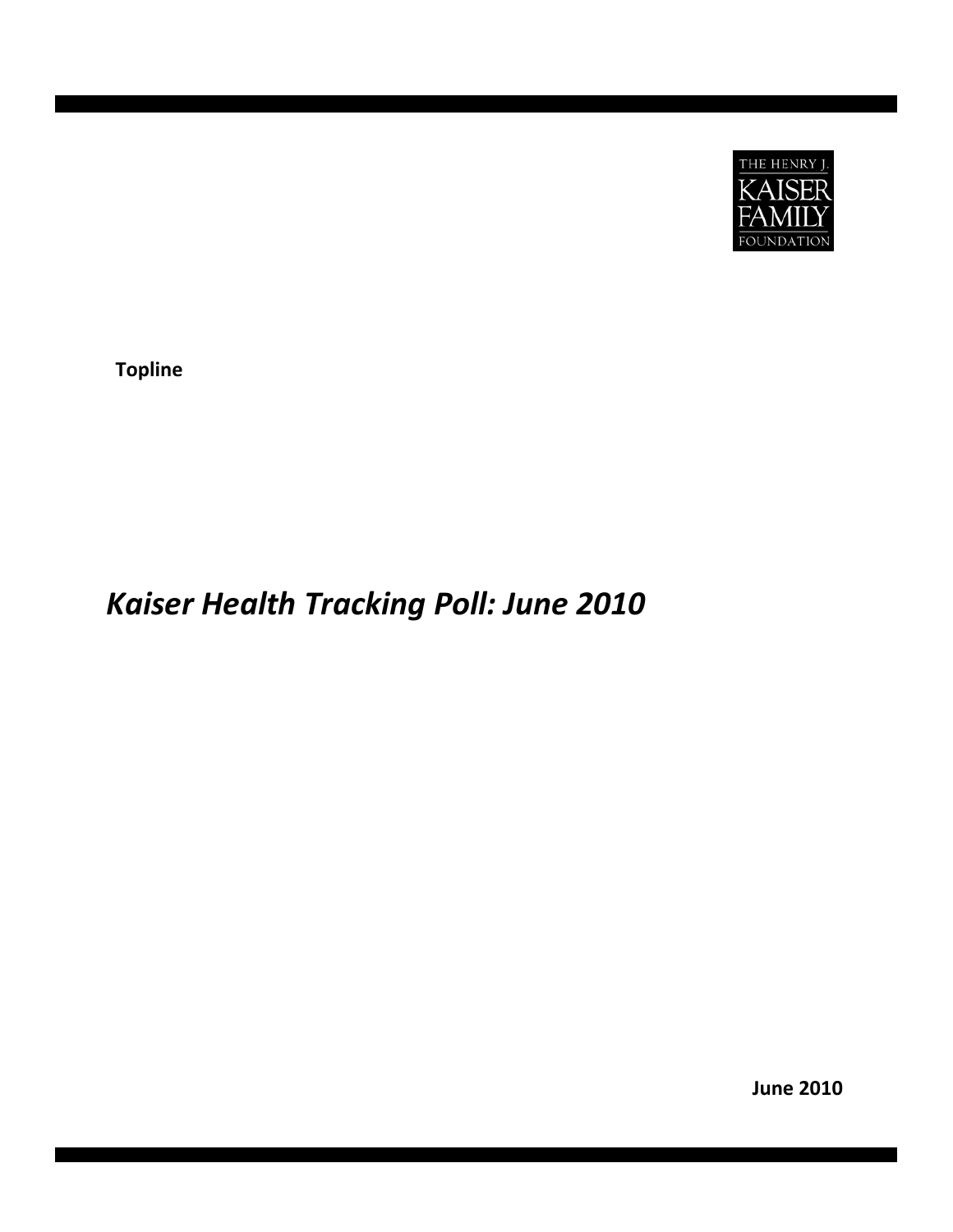#### Methodology

This *Kaiser Health Tracking Poll* was designed and analyzed by public opinion researchers at the Kaiser Family Foundation led by Mollyann Brodie, Ph.D., including Claudia Deane, Carolina Gutiérrez, Sarah Cho, and Theresa Boston. The survey was conducted June 17 through June 22, 2010, among a nationally representative random sample of 1,207 adults ages 18 and older, including 1,066 adults who say they are registered to vote. Telephone interviews conducted by landline (806) and cell phone (401, including 105 who had no landline telephone) were carried out in English and Spanish by Princeton Survey Research Associates.

The margin of sampling error for the total sample is plus or minus 4 percentage points. For results based on subgroups, the margin of sampling error may be higher. Note that sampling error is only one of many potential sources of error in this or any other public opinion poll.

Trends in this document come from surveys listed on the last page.

Values less than 0.5% are indicated by an asterisk (\*).

"VOL" indicates that a response was volunteered by respondent, not an explicitly offered choice.

Due to rounding, percentages may not add to 100.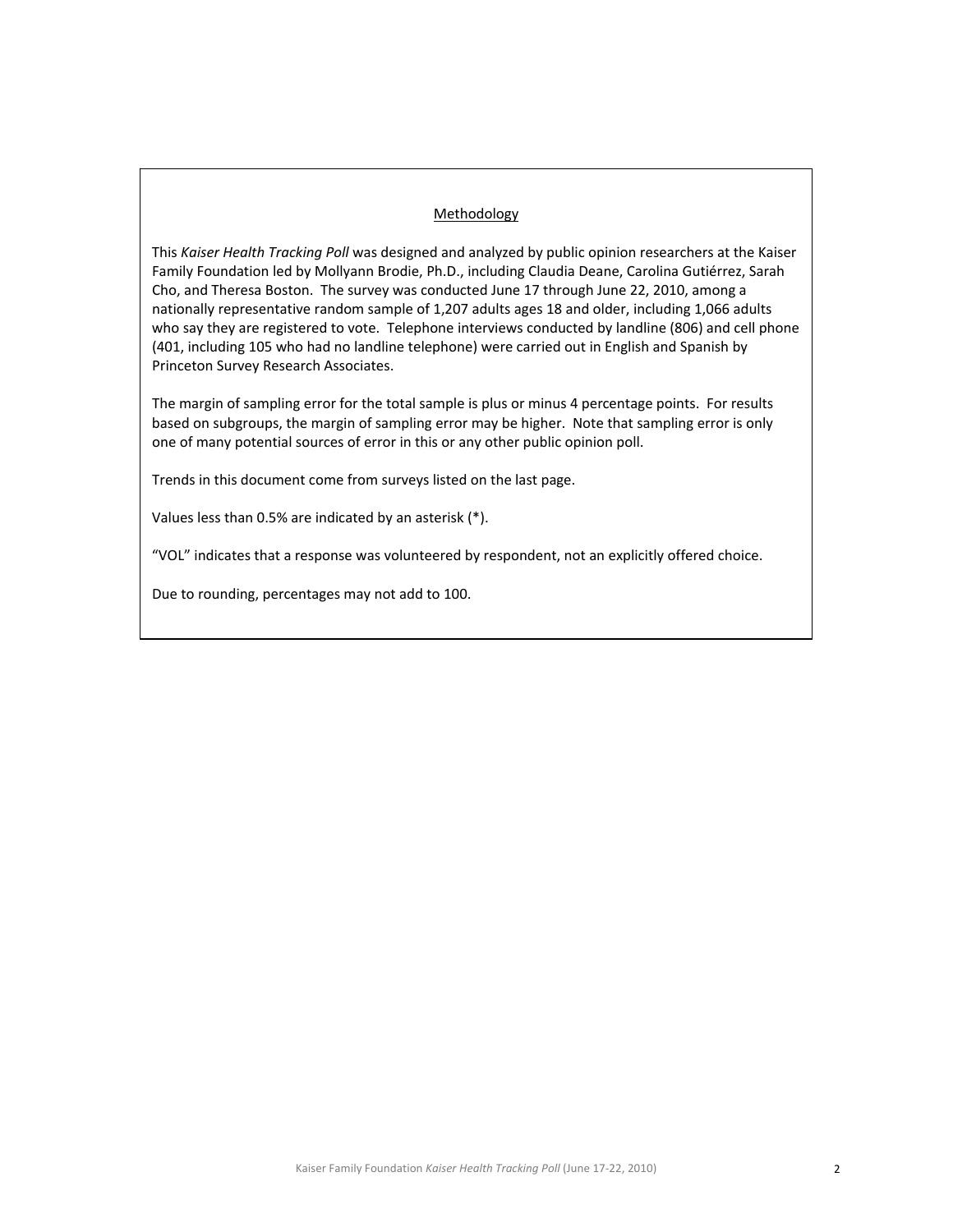l

1. Thinking ahead to the November 2010 Congressional elections, how important will each of the following issues be to your vote for Congress this year? First (INSERT AND RANDOM IZE) …(READ FOR FIRST ITEM, THEN AS NECESSARY: Will that be extremely important, very important, somewhat important, or not too important to your vote for Congress this year?) How about (INSERT NEXT ITEM)?

|    |                                     |           |           |                |                | (VOL.) Don't vote/ |                |
|----|-------------------------------------|-----------|-----------|----------------|----------------|--------------------|----------------|
|    |                                     | Extremely | Very      | Somewhat       | Not too        | Not registered/    |                |
|    |                                     | important | important | important      | important      | Don't plan to vote | DK/Ref.        |
| a. | The economy                         |           |           |                |                |                    |                |
|    | 6/10 Total                          | 52        | 38        | $\overline{7}$ | $\overline{2}$ | $\mathbf 1$        | $\ast$         |
|    | $6/10$ RVs <sup>1</sup>             | 52        | 39        | $\overline{7}$ | $\overline{2}$ | $\ast$             | $\ast$         |
| b. | The wars in Iraq and<br>Afghanistan |           |           |                |                |                    |                |
|    | 6/10 Total                          | 37        | 38        | 16             | 8              | $\mathbf{1}$       | $\ast$         |
|    | 6/10 RVs                            | 37        | 38        | 17             | 8              | $\ast$             | $\ast$         |
| c. | Health care                         |           |           |                |                |                    |                |
|    | 6/10 Total                          | 41        | 37        | 13             | 7              | 1                  | 1              |
|    | 6/10 RVs                            | 42        | 36        | 13             | $\overline{7}$ | $\ast$             | 1              |
| d. | Unemployment                        |           |           |                |                |                    |                |
|    | 6/10 Total                          | 41        | 40        | 14             | 4              | 1                  | $\ast$         |
|    | 6/10 RVs                            | 40        | 41        | 14             | 4              | $\ast$             | $\ast$         |
| e. | The budget deficit                  |           |           |                |                |                    |                |
|    | 6/10 Total                          | 42        | 35        | 16             | 5              | 1                  | 1              |
|    | 6/10 RVs                            | 44        | 35        | 15             | 5              | $\ast$             | 1              |
| f. | Dissatisfaction with<br>government  |           |           |                |                |                    |                |
|    | 6/10 Total                          | 36        | 33        | 19             | 9              | $\mathbf{1}$       | $\overline{2}$ |
|    | 6/10 RVs                            | 37        | 32        | 20             | 9              | $\ast$             | $\overline{2}$ |
| g. | Energy policy                       |           |           |                |                |                    |                |
|    | 6/10 Total                          | 25        | 39        | 24             | 9              | 1                  | $\overline{2}$ |
|    | 6/10 RVs                            | 26        | 39        | 24             | 8              | $\ast$             | 2              |
| h. | The Gulf Coast oil spill            |           |           |                |                |                    |                |
|    | 6/10 Total                          | 45        | 35        | 12             | 6              | 1                  | $\ast$         |
|    | 6/10 RVs                            | 45        | 35        | 13             | 6              | $\ast$             | 1              |

 $1$  Throughout this topline, the abbreviation "RVs" stands for "registered voters."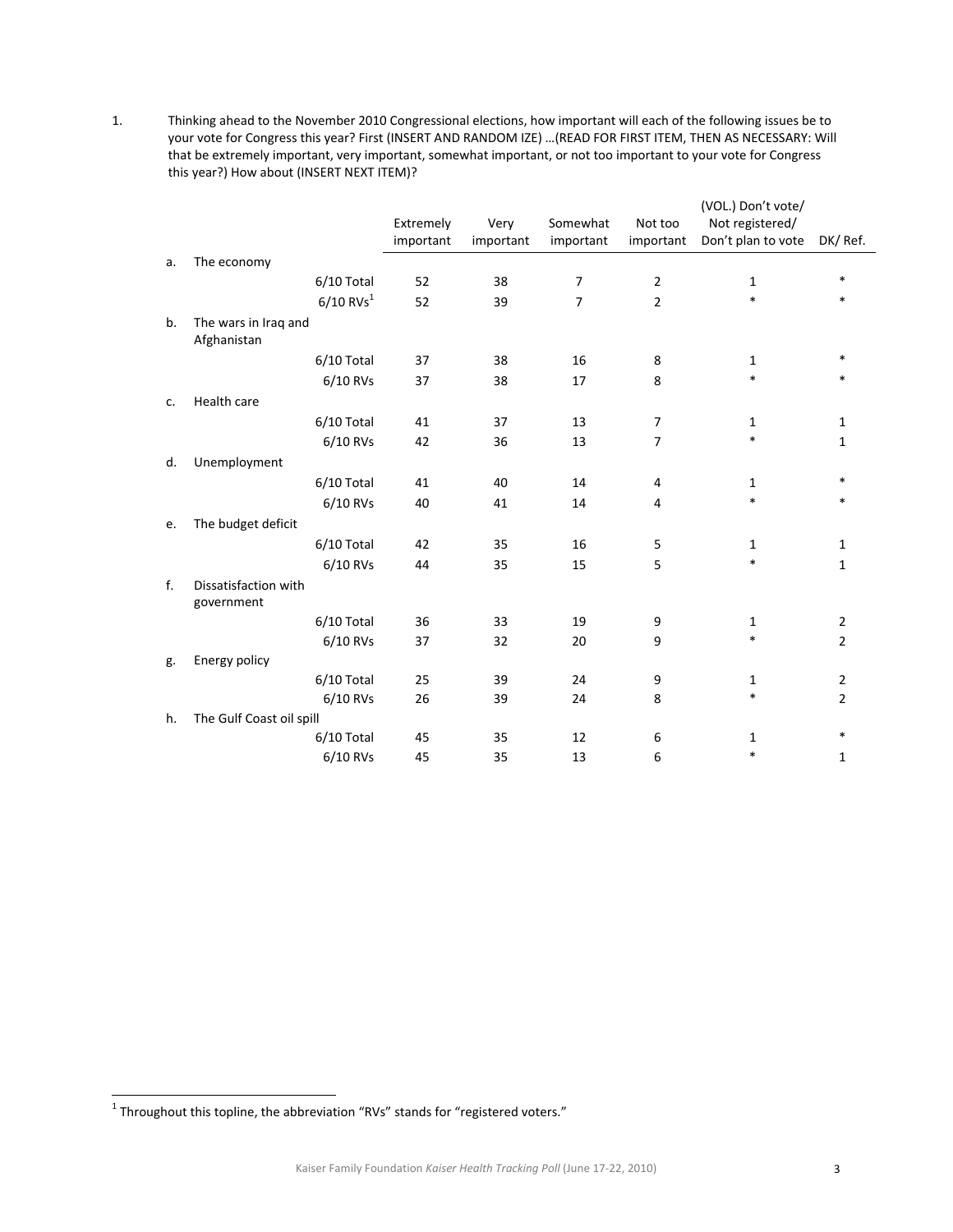l

2. Of the issues you said would be extremely important to your vote for Congress in November, which one would you say will be MOST important? [READ ITEMS THAT RECEIVED 'EXTREMELY IMPORTANT' RESPONSE IN Q1 IN SAME  $ORDER]^2$ 

#### *Based on Total respondents*

|                                  | 06/10 | 06/10      |
|----------------------------------|-------|------------|
|                                  | Total | <b>RVs</b> |
| The economy                      | 18    | 17         |
| Dissatisfaction with government  | 12    | 13         |
| Health care                      | 11    | 12         |
| Unemployment                     | 11    | 12         |
| The Gulf Coast oil spill         | 9     | 9          |
| The budget deficit               | 8     | 9          |
| The wars in Iraq and Afghanistan | 6     | 7          |
| Energy policy                    | 2     | 2          |
| (DO NOT READ) None/Other         | 20    | 20         |
| (DO NOT READ) Don't know/Refused | 1     | 1          |
| (DO NOT READ) Not voting         | 1     | *          |
|                                  |       |            |

3. Please tell me which of the following will be most important when you decide how to vote for Congress this year. Is it (READ AND ROTATE OPTIONS 1 AND 3—KEEP 2 ALWAYS IN THE MIDDLE)...

|                                                                         | 06/10<br>Total | 06/10<br><b>RVs</b> |
|-------------------------------------------------------------------------|----------------|---------------------|
| The candidates' leadership abilities, character, values, and experience | 30             | 29                  |
| The candidates' stands on the issues                                    | 33             | 34                  |
| The direction of the nation as a whole                                  | 30             | 29                  |
| (DO NOT READ) None/Other                                                | 1              | 1                   |
| (DO NOT READ) All                                                       | 3              | 4                   |
| (DO NOT READ) Don't vote, not registered to vote, don't plan to vote    | 2              | 1                   |
| (DO NOT READ) Don't know/Refused                                        |                |                     |

<sup>&</sup>lt;sup>2</sup> Question only asked of respondents who said more than one issue is 'extremely important'; table includes those who said only one or no issue is 'extremely important'. Table is based on total respondents.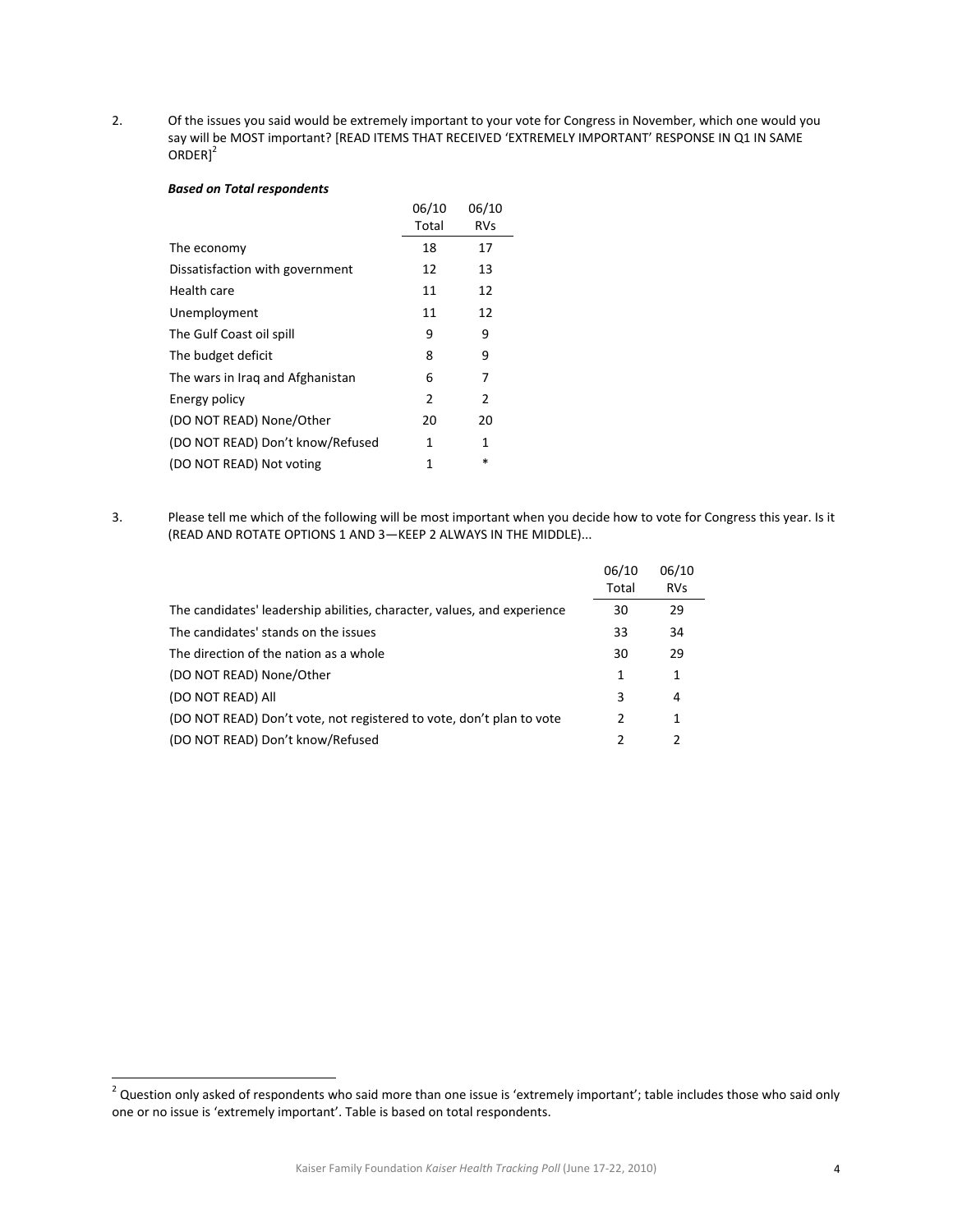$\overline{\phantom{a}}$ 

4. Earlier you mentioned that health care was one of the issues that will be extremely important to your vote in November. Can you tell me more specifically what you mean by that? (OPEN‐END)

|                                                                                      | 06/10<br>Total | 06/10<br><b>RVs</b> |
|--------------------------------------------------------------------------------------|----------------|---------------------|
| Mention health care reform law (NET)                                                 | 67             | 67                  |
| <b>Positive mention (NET)</b>                                                        | 35             | 35                  |
| Everyone/People need health care/ Want candidate to support health                   |                |                     |
| care/expanding coverage/goals of health reform law                                   | 35             | 35                  |
| <b>Negative mention (NET)</b>                                                        | 26             | 27                  |
| Want government out of health care/negative comment about<br>government run programs | 9              | 9                   |
| Want bill repealed/support candidate who will oppose/work to overturn                | 6              | 6                   |
| Opposed to plan/health care reform generally                                         | 5              | 6                   |
| Concerned health care law will impact seniors                                        | 4              | 4                   |
| Opposed to individual mandate/other specified provision(s)                           | 4              | 3                   |
| Concerned new law will raise prices                                                  | $\overline{2}$ | $\overline{2}$      |
| Dislike the way the bill was passed                                                  | 2              | 2                   |
| <b>General mention (NET)</b>                                                         | 9              | 9                   |
| Want to see more work on bill/changes to bill                                        | 5              | 5                   |
| Need time to understand/get information/see the impact of the bill                   | 3              | 2                   |
| Health reform law -- unclear pro or con                                              | 2              | 2                   |
| Other health care mention (NET)                                                      | 32             | 32                  |
| Concern about health care costs                                                      | 16             | 17                  |
| Health care personally important/self-family in need of health care                  | 10             | 9                   |
| Concerned about quality/Coverage/service will go down                                | 3              | 4                   |
| Concerns about debt and deficit/effect on the economy                                | 3              | 3                   |
| Senior concerns (no mention specifically of the health care reform bill)             | 3              | 3                   |
| Insurance/HMO/Pharmaceutical companies need more regulation                          | 2              | 2                   |
| Misc.                                                                                | 12             | 12                  |
| (DO NOT READ) Don't know/Refused                                                     | 6              | 6                   |
|                                                                                      | $(n=493)$      | $(n=452)$           |

Based on those who say health care will be extremely important to their vote for Congress this year

*Note: Totals may exceed 100% due to multiple responses.* 

5. As you may know, a new health reform bill was signed into law earlier this year. Given what you know about the new health reform law, do you have a generally (favorable) or generally (unfavorable) opinion of it? [ROTATE TERMS IN PARENTHESES] [Is that a very (favorable/unfavorable) or somewhat (favorable/unfavorable) opinion?)]

|                                  | 06/10 | 05/10 | $04/10^3$ |
|----------------------------------|-------|-------|-----------|
| Very favorable                   | 20    | 14    | 23        |
| Somewhat favorable               | 28    | 27    | 23        |
| Somewhat unfavorable             | 16    | 12    | 10        |
| Very unfavorable                 | 25    | 32    | 30        |
| (DO NOT READ) Don't know/Refused | 10    | 14    | 14        |

<sup>&</sup>lt;sup>3</sup> Trend wording was slightly different: "[President Obama did sign a health reform bill into law last month...] Given what you know about the new health reform law, do you have a generally (favorable) or generally (unfavorable) opinion of it? (Is that a very favorable/unfavorable or somewhat favorable/unfavorable opinion?)"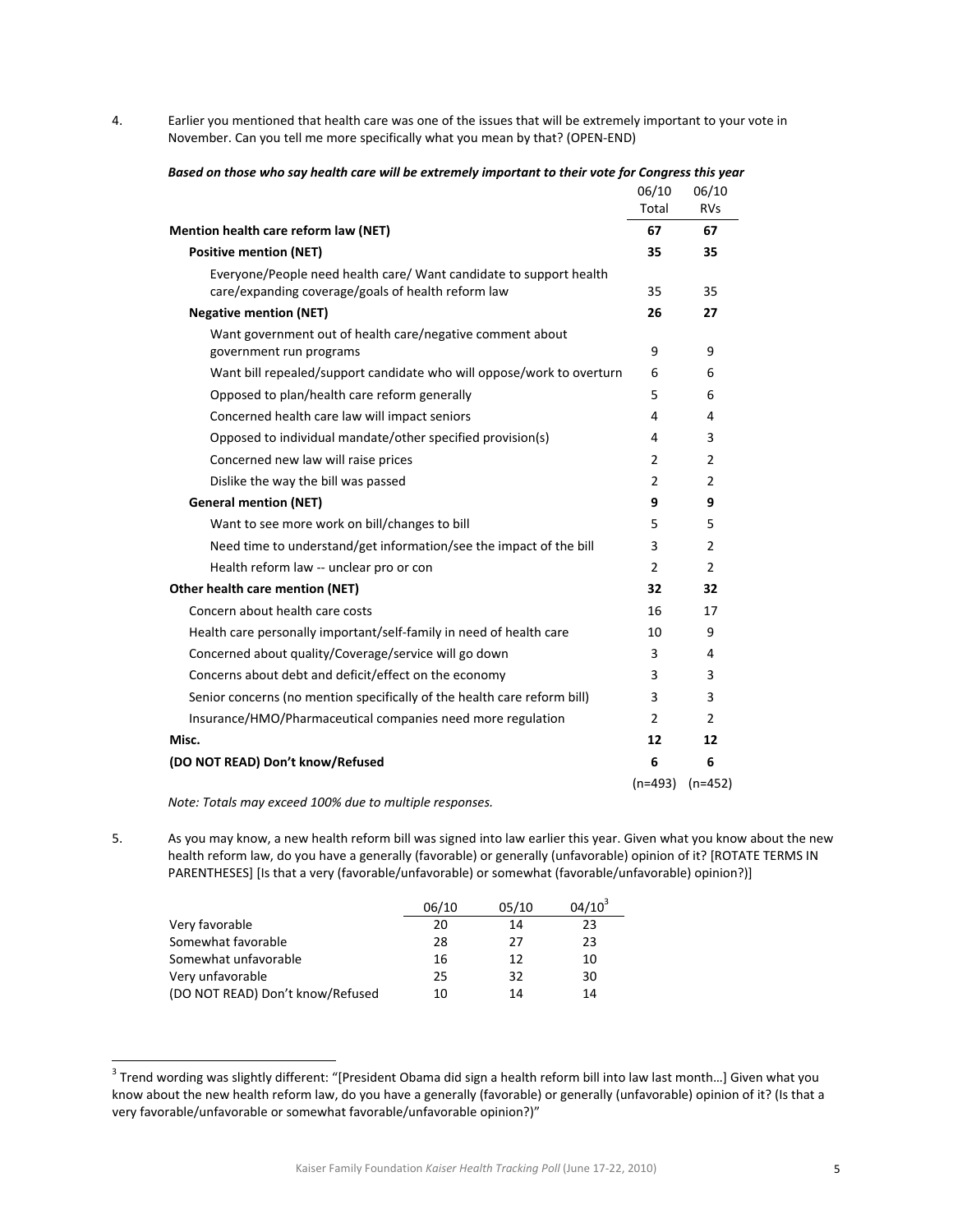5a. Given that you have an unfavorable view of the health reform law, which comes closer to your view of what should happen now (READ AND ROTATE):

# *Based on those who have an unfavorable view of the new health reform law (n=526)*

|                                                                | 06/10 |
|----------------------------------------------------------------|-------|
| The law should be given a chance to work, with Congress making |       |
| necessary changes along the way                                | 29    |
| The law should be repealed as soon as possible                 | 66    |
| (DO NOT READ) Don't know/Refused                               | 5.    |

#### **Q5/5a. Summary table based on Total**

|                                                                                                   | 6/10 |
|---------------------------------------------------------------------------------------------------|------|
| Unfavorable (NET)                                                                                 | 41   |
| The law should be given a chance to work, with Congress<br>making necessary changes along the way | 12   |
| The law should be repealed as soon as possible                                                    | 27   |
| (DO NOT READ) Don't know/Refused                                                                  | 2    |
| <b>Favorable (NET)</b>                                                                            | 48   |
| Don't know/Refused                                                                                | 10   |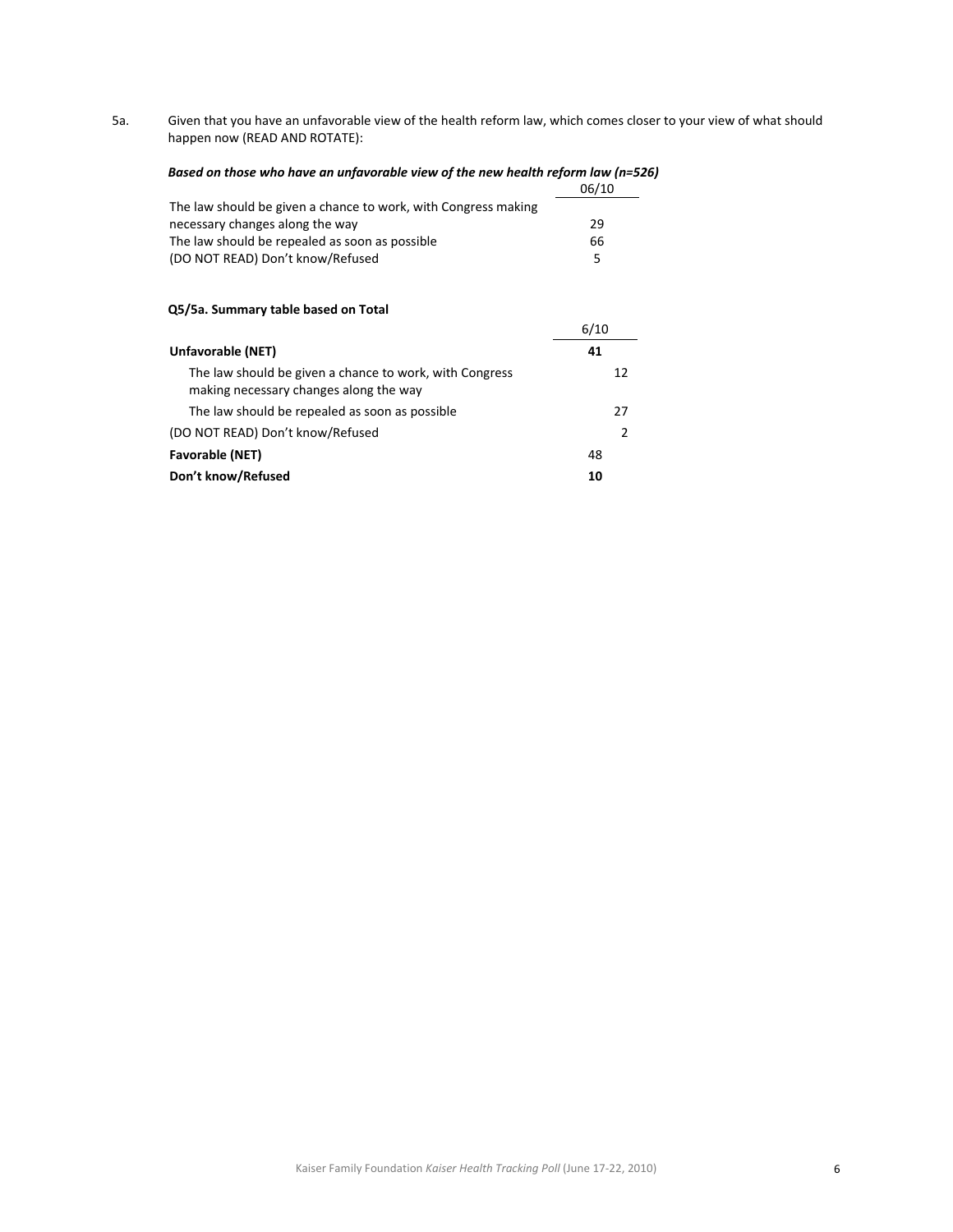|    |                        |            |           | Won't make |                          |                         |
|----|------------------------|------------|-----------|------------|--------------------------|-------------------------|
|    |                        |            |           | much       | (VOL.)                   | DK/                     |
|    |                        | Better off | Worse off | difference | Depends                  | Ref.                    |
| a. | You and your family    |            |           |            |                          |                         |
|    | 06/10                  | 28         | 28        | 39         | --                       | 5                       |
|    | 05/10                  | 29         | 30        | 32         | $--$                     | 9                       |
|    | 04/10                  | 31         | 32        | 30         | $\overline{\phantom{a}}$ | 8                       |
|    | $03/10^4$              | 35         | 32        | 28         | $\overline{2}$           | 3                       |
|    | 02/10                  | 34         | 32        | 26         | 3                        | 5                       |
|    | 01/10                  | 32         | 33        | 29         | 3                        | $\overline{\mathbf{4}}$ |
|    | 12/09                  | 35         | 27        | 32         | 3                        | 3                       |
|    | 11/09                  | 42         | 24        | 27         | 3                        | 4                       |
|    | 10/09                  | 41         | 27        | 28         | $\overline{2}$           | $\mathsf 3$             |
|    | 09/09                  | 42         | 23        | 28         | 4                        | $\overline{\mathbf{3}}$ |
|    | 08/09                  | 36         | 31        | 27         | $\overline{2}$           | $\overline{\mathbf{4}}$ |
|    | 07/09                  | 39         | 21        | 32         | 4                        | $\overline{\mathbf{3}}$ |
|    | 06/09                  | 39         | 16        | 36         | 3                        | 5                       |
|    | 04/09                  | 43         | 14        | 36         | 4                        | $\pmb{4}$               |
|    | 02/09                  | 38         | 11        | 43         | 4                        | 3                       |
| b. | The country as a whole |            |           |            |                          |                         |
|    | 06/10                  | 42         | 32        | 19         | --                       | 6                       |
|    | 05/10                  | 43         | 35        | 13         | --                       | 9                       |
|    | 04/10                  | 45         | 35        | 11         | --                       | 9                       |
|    | 03/10                  | 45         | 34        | 14         | 3                        | $\overline{\mathbf{4}}$ |
|    | 02/10                  | 45         | 34        | 12         | 4                        | 5                       |
|    | 01/10                  | 42         | 37        | 12         | 3                        | 5                       |
|    | 12/09                  | 45         | 31        | 17         | 4                        | 3                       |
|    | 11/09                  | 54         | 27        | $11\,$     | 3                        | 5                       |
|    | 10/09                  | 53         | 28        | 12         | $\overline{2}$           | $\overline{\mathbf{4}}$ |
|    | 09/09                  | 53         | 26        | 14         | 4                        | 4                       |
|    | 08/09                  | 45         | 34        | 14         | 3                        | 4                       |
|    | 07/09                  | 51         | 23        | 16         | 4                        | 6                       |
|    | 06/09                  | 57         | 16        | 19         | 3                        | 5                       |
|    | 04/09                  | 56         | 15        | 21         | 3                        | 5                       |
|    | 02/09                  | 59         | 12        | 19         | 5                        | 5                       |

6. Do you think (INSERT AND RANDOMIZE) will be (better off) or (worse off) under the new health reform law, or don't you think it will make much difference? (ROTATE TERMS IN PARENTHESES)

7. Do you feel you understand what the impact of the health reform law will be on you and your family, or not?

|                                  | 06/10 | 05/10 |
|----------------------------------|-------|-------|
| Yes, understand impact           | 70    | 61    |
| No, do not understand impact     | 28    | 35    |
| (DO NOT READ) Don't know/Refused |       |       |

l

 $^4$  Trend wording was slightly different: "Do you think (INSERT) would be (better off) or (worse off) if the president and Congress passed health care reform, or don't you think it would make much difference?"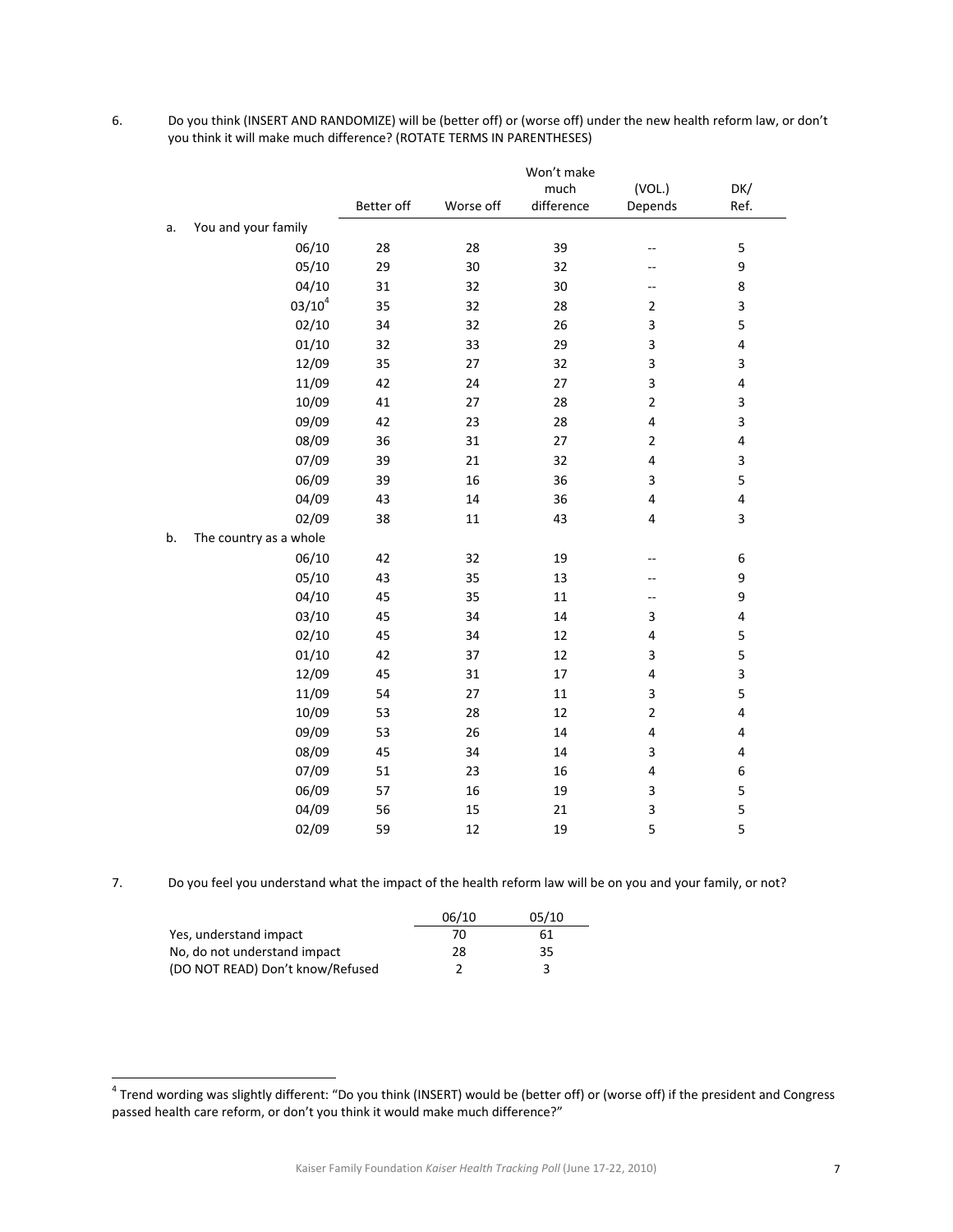l

8. Please tell me if each of the following does or does not describe your own feelings about the health reform law. The first is (INSERT & RANDOMIZE). Does this describe your own feelings about the health reform law, or not?

|    |                |                  | Does not |                              |
|----|----------------|------------------|----------|------------------------------|
|    |                | <b>Describes</b> | describe | DK/Ref.                      |
| a. | Anxious        |                  |          |                              |
|    | 06/10          | 42               | 56       | 2                            |
|    | 05/10          | 36               | 63       | 2                            |
|    | 04/10          | 42               | 56       | 3                            |
|    | $12/09^{5}$    | 47               | 52       | $\mathbf{1}$                 |
|    | 10/09          | 49               | 49       | $\mathbf{1}$                 |
|    | 09/09          | 50               | 48       | $\overline{2}$               |
| b. | Confused       |                  |          |                              |
|    | 06/10          | 42               | 57       | $\mathbf{1}$                 |
|    | 05/10          | 44               | 54       | $\overline{2}$               |
|    | 04/10          | 55               | 45       | $\mathbf{1}$                 |
|    | 12/09          | 48               | 52       | $\ast$                       |
|    | 10/09          | 49               | 50       | $\mathbf{1}$                 |
|    | 09/09          | 48               | 51       | $\mathbf{1}$                 |
|    | 08/09          | 46               | 53       | $\overline{\mathbf{c}}$      |
| c. | Pleased        |                  |          |                              |
|    | 06/10          | 41               | 55       | 4                            |
|    | 05/10          | 39               | 57       | 4                            |
|    | 04/10          | 45               | 52       | 3                            |
| d. | Angry          |                  |          |                              |
|    | 06/10          | 31               | 67       | 2                            |
|    | 05/10          | 30               | 69       | $\overline{c}$               |
|    | 04/10          | 30               | 69       | $\mathbf{1}$                 |
|    | 12/09          | 35               | 64       | $\mathbf{1}$                 |
|    | 10/09          | 40               | 59       | $\mathbf{1}$                 |
|    | 09/09          | 31               | 67       | $\mathbf{1}$                 |
| e. | Disappointed   |                  | 50       |                              |
|    | 06/10<br>05/10 | 48<br>45         | 53       | 3<br>$\overline{\mathbf{c}}$ |
|    | 04/10          | 45               | 52       | 3                            |
| f. | Relieved       |                  |          |                              |
|    | 06/10          | 36               | 61       | 3                            |
|    | 05/10          | 32               | 65       | 3                            |
|    | 04/10          | 40               | 58       | $\overline{2}$               |

 $^5$  Trend wording was slightly different: "Please tell me if each of the following does or does not describe your own feelings about the health care reform plans being discussed in Washington."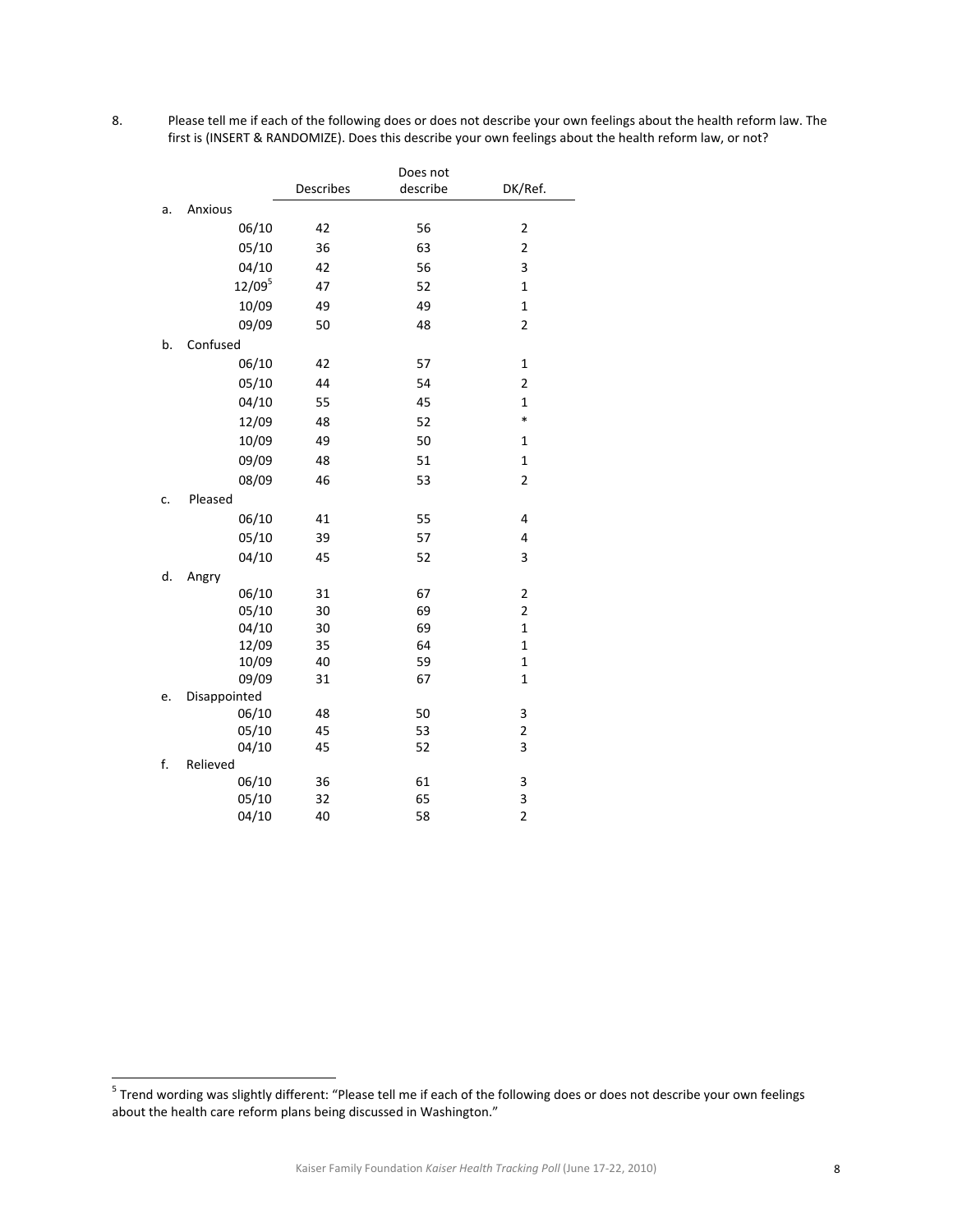9. Say a candidate for Congress voted FOR the health reform law. Would that make you (more likely to support that candidate for Congress), (more likely to oppose that candidate for Congress), or wouldn't it make much difference in your vote? [ROTATE TERMS IN PARENTHESES] [If support or oppose:] Would that be much more likely or somewhat more likely to (support/oppose) that candidate?

|                                                                      | 06/10 | 06/10         |
|----------------------------------------------------------------------|-------|---------------|
|                                                                      | Total | <b>RVs</b>    |
| Much more likely to support                                          | 18    | 19            |
| Somewhat more likely to support                                      | 16    | 16            |
| Somewhat more likely to oppose                                       | 8     | 8             |
| Much more likely to oppose                                           | 23    | 24            |
| Wouldn't it make much difference in your vote                        | 32    | 31            |
| (DO NOT READ) Don't vote, not registered to vote, don't plan to vote | 1     | $\ast$        |
| (DO NOT READ) Don't know/Refused                                     | ς     | $\mathcal{P}$ |

10. To the extent that candidates for Congress from different parties are still debating the merits of the health reform law, do you think this is more because Republicans and Democrats fundamentally disagree about the right policy for the country, or more because both sides are trying to use the issue for their own political advantage?

|                                                                          | 06/10 |  |
|--------------------------------------------------------------------------|-------|--|
| Republicans and Democrats have fundamental disagreements                 | 29    |  |
| Both sides are trying to use the issue for their own political advantage | 65    |  |
| (DO NOT READ) Don't know/Refused                                         |       |  |

11. I'm going to read you a list of specific reform proposals. For each, please tell me whether you think it was included in the new health reform law, or not. First, to the best of your knowledge, would you say the law will or will not (INSERT AND RANDOMIZE)? Would you say the law will or will not (INSERT NEXT ITEM)?<sup>6</sup>

|    |                                                                                                                 | Yes, law<br>will do this | No, will<br>not do this                    | DK/<br>Ref. |
|----|-----------------------------------------------------------------------------------------------------------------|--------------------------|--------------------------------------------|-------------|
|    | Items a-i based on Form A (n=620)                                                                               |                          |                                            |             |
| a. | Prohibit insurance companies from denying coverage because of<br>a person's medical history or health condition |                          |                                            |             |
|    | 06/10                                                                                                           | 70                       | 25                                         | 5           |
|    | 04/10                                                                                                           | 64                       | 27                                         | 10          |
| b. | Provide tax credits to small businesses that offer coverage to<br>their employees                               |                          |                                            |             |
|    | 06/10                                                                                                           | 67                       | 24                                         | 9           |
|    | 04/10                                                                                                           | 66                       | 17                                         | 17          |
| c. | Impose a fine on all but small employers if they don't offer<br>health insurance to their workers               |                          |                                            |             |
|    | 06/10                                                                                                           | 70                       | 22                                         | 8           |
|    | 04/10'                                                                                                          | 61                       | 23<br>$0.11$ is continued on the next neas | 16          |

*Q.11 is continued on the next page…*

l

 $6$  Trend 04/10 question wording was slightly different: "I'm going to read you a list of specific reform proposals. For each, please tell me whether you think it was included in the health reform bill recently passed by Congress and signed into law by the president, or not. First, to the best of your knowledge, would you say the law will or will not (INSERT AND RANDOMIZE)?"<br>Trend item wording was slightly different: "Fine all but small employers if they don't offer health i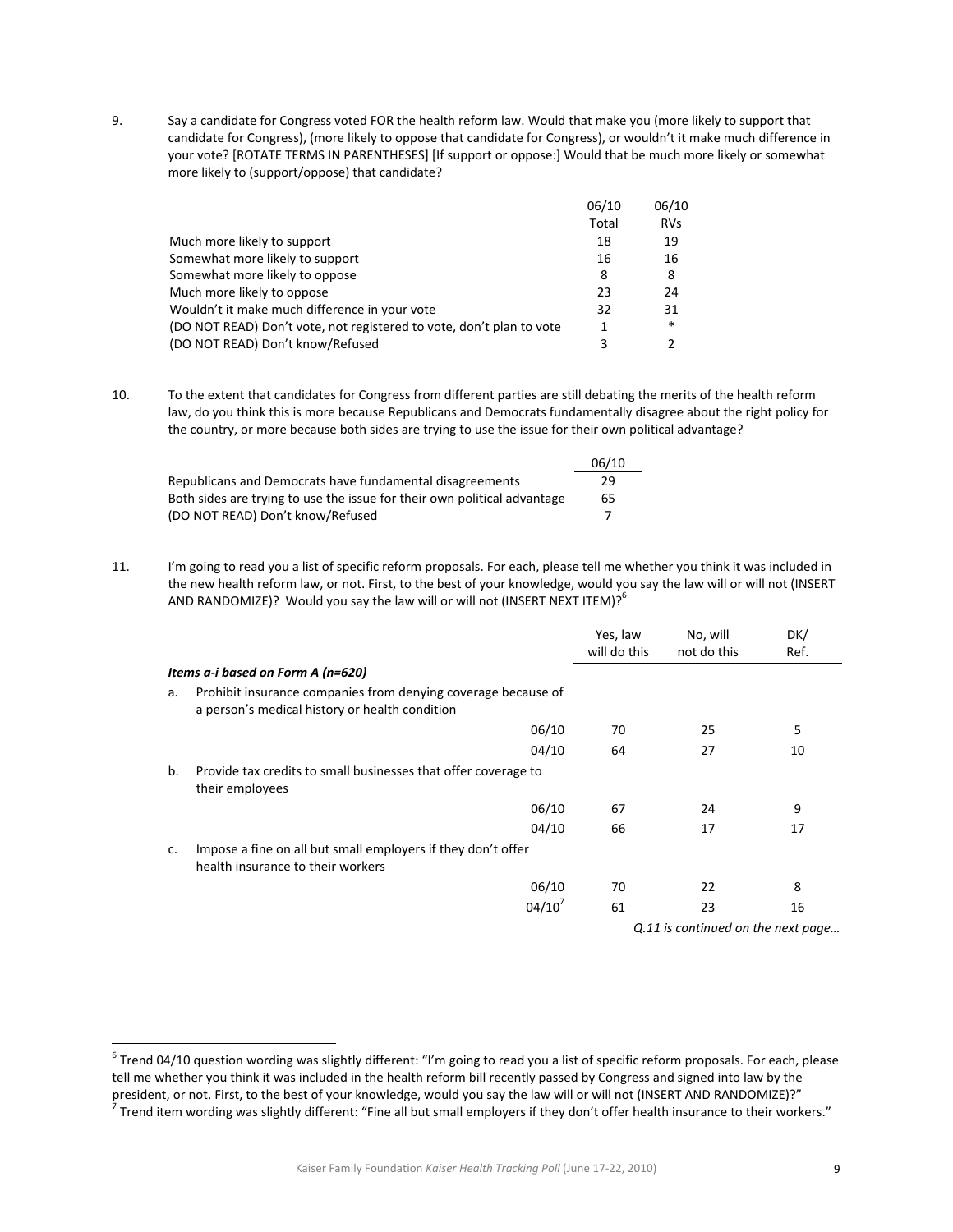#### *Q.11 continued...*

l

|    |                                                                                                                                                                                                | Yes, law<br>will do this | No, will<br>not do this | DK/<br>Ref. |
|----|------------------------------------------------------------------------------------------------------------------------------------------------------------------------------------------------|--------------------------|-------------------------|-------------|
| d. | Limit future increases in Medicare payments to health care<br>providers such as hospitals and home health agencies as a way<br>to help pay for health reform                                   |                          |                         |             |
|    | 06/10                                                                                                                                                                                          | 59                       | 28                      | 13          |
|    | 04/10                                                                                                                                                                                          | 59                       | 24                      | 18          |
| e. | Expand the existing Medicaid program to cover low-income,<br>uninsured adults regardless of whether they have children                                                                         |                          |                         |             |
|    | 06/10                                                                                                                                                                                          | 66                       | 22                      | 12          |
|    | 04/10                                                                                                                                                                                          | 64                       | 16                      | 20          |
| f. | Allow children to stay on their parents' insurance plans until age<br>26                                                                                                                       |                          |                         |             |
|    | 06/10                                                                                                                                                                                          | 69                       | 24                      | 7           |
|    | 04/10                                                                                                                                                                                          | 70                       | 21                      | 9           |
| g. | Prohibit insurance companies from charging women higher<br>premiums than men                                                                                                                   |                          |                         |             |
|    | 06/10                                                                                                                                                                                          | 48                       | 38                      | 14          |
|    | 04/10                                                                                                                                                                                          | 43                       | 32                      | 25          |
| h. | Prohibit insurance companies from setting lifetime limits on the<br>total amount they will spend on a person's health care                                                                     |                          |                         |             |
|    | 06/10                                                                                                                                                                                          | 59                       | 28                      | 13          |
|    | 04/10                                                                                                                                                                                          | 56                       | 25                      | 20          |
| i. | Provide financial help to low and moderate income Americans<br>who don't get insurance through their jobs to help them<br>purchase coverage                                                    |                          |                         |             |
|    | 06/10                                                                                                                                                                                          | 72                       | 21                      | 7           |
|    | 04/10                                                                                                                                                                                          | 75                       | 17                      | 8           |
|    | Items j-q based on Form B (n=587)                                                                                                                                                              | Yes, law<br>will do this | No, will<br>not do this | DK/<br>Ref. |
| j. | Require nearly all Americans to have health insurance or else<br>pay a fine                                                                                                                    |                          |                         |             |
|    | 06/10                                                                                                                                                                                          | 67                       | 26                      | 7           |
|    | 04/10                                                                                                                                                                                          | 71                       | 21                      | 8           |
| k. | Gradually close the Medicare prescription drug "doughnut hole"<br>or "coverage gap" so seniors will no longer be required to pay<br>the full cost of their medications when they reach the gap |                          |                         |             |
|    | 06/10                                                                                                                                                                                          | 59                       | 27                      | 13          |
|    |                                                                                                                                                                                                |                          |                         |             |
|    | 04/10                                                                                                                                                                                          | 56                       | 23                      | 21          |
| Ι. | Increase the Medicare payroll tax for upper income Americans as a<br>way to help pay for health reform                                                                                         |                          |                         |             |
|    | 06/10                                                                                                                                                                                          | 62                       | 26                      | 12          |

 $^8$  Trend item wording was slightly different: "Increase the Medicare payroll tax for high income Americans as a way to help pay for health reform"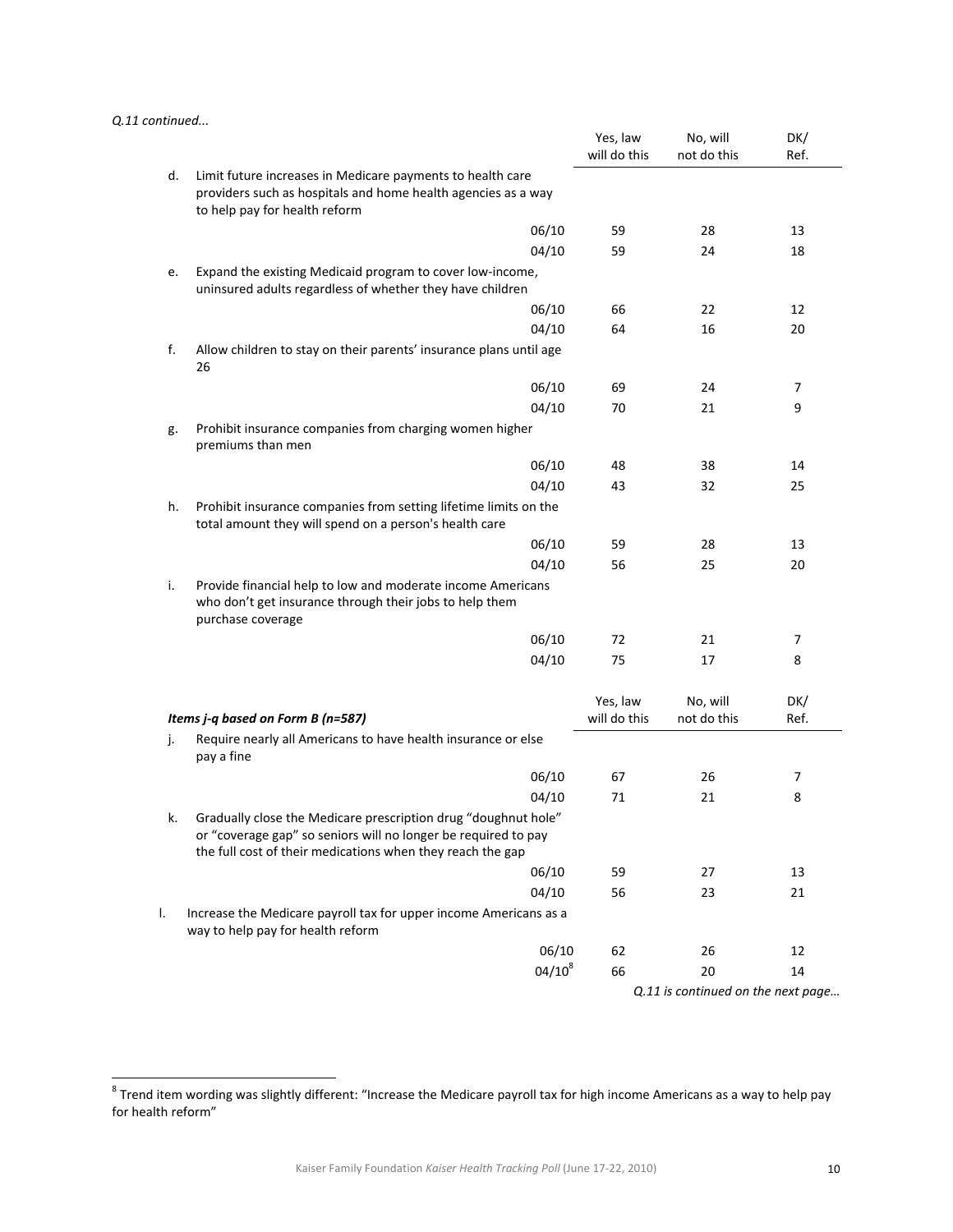*Q.11 continued...* 

l

|    |                                                                                                                                                                                                 | Yes, law<br>will do this | No, will<br>not do this | DK/<br>Ref. |  |
|----|-------------------------------------------------------------------------------------------------------------------------------------------------------------------------------------------------|--------------------------|-------------------------|-------------|--|
| m. | Impose a tax in 2018 on insurers who offer the most expensive<br>health plans, also called Cadillac plans, to help pay for health<br>reform                                                     |                          |                         |             |  |
|    | 06/10                                                                                                                                                                                           | 58                       | 24                      | 19          |  |
|    | 04/10                                                                                                                                                                                           | 58                       | 17                      | 25          |  |
| n. | Create health insurance exchanges or marketplaces where small<br>businesses and people who don't get coverage through their<br>employers can shop for insurance and compare prices and benefits |                          |                         |             |  |
|    | 06/10                                                                                                                                                                                           | 62                       | 29                      | 9           |  |
|    | 04/10                                                                                                                                                                                           | 62                       | 21                      | 17          |  |
| 0. | Create an insurance option, or high-risk pool, for those people<br>whose pre-existing health conditions currently make it difficult for<br>them to find and buy affordable health insurance     |                          |                         |             |  |
|    | 06/10                                                                                                                                                                                           | 65                       | 26                      | 10          |  |
|    | 04/10                                                                                                                                                                                           | 64                       | 22                      | 14          |  |
| p. | Require insurance plans to offer a minimum package of health<br>insurance benefits, to be defined by the federal government                                                                     |                          |                         |             |  |
|    | 06/10                                                                                                                                                                                           | 64                       | 23                      | 13          |  |
|    | $01/10^{9}$                                                                                                                                                                                     | 63                       | 20                      | 17          |  |
| q. | Begin federal reviews of health plan premium increases and require<br>plans to justify those increases                                                                                          |                          |                         |             |  |
|    | 06/10                                                                                                                                                                                           | 58                       | 26                      | 15          |  |

 $^9$  Trend question read: "Please tell me whether you think it is included in the health care reform legislation being discussed in Congress, or not."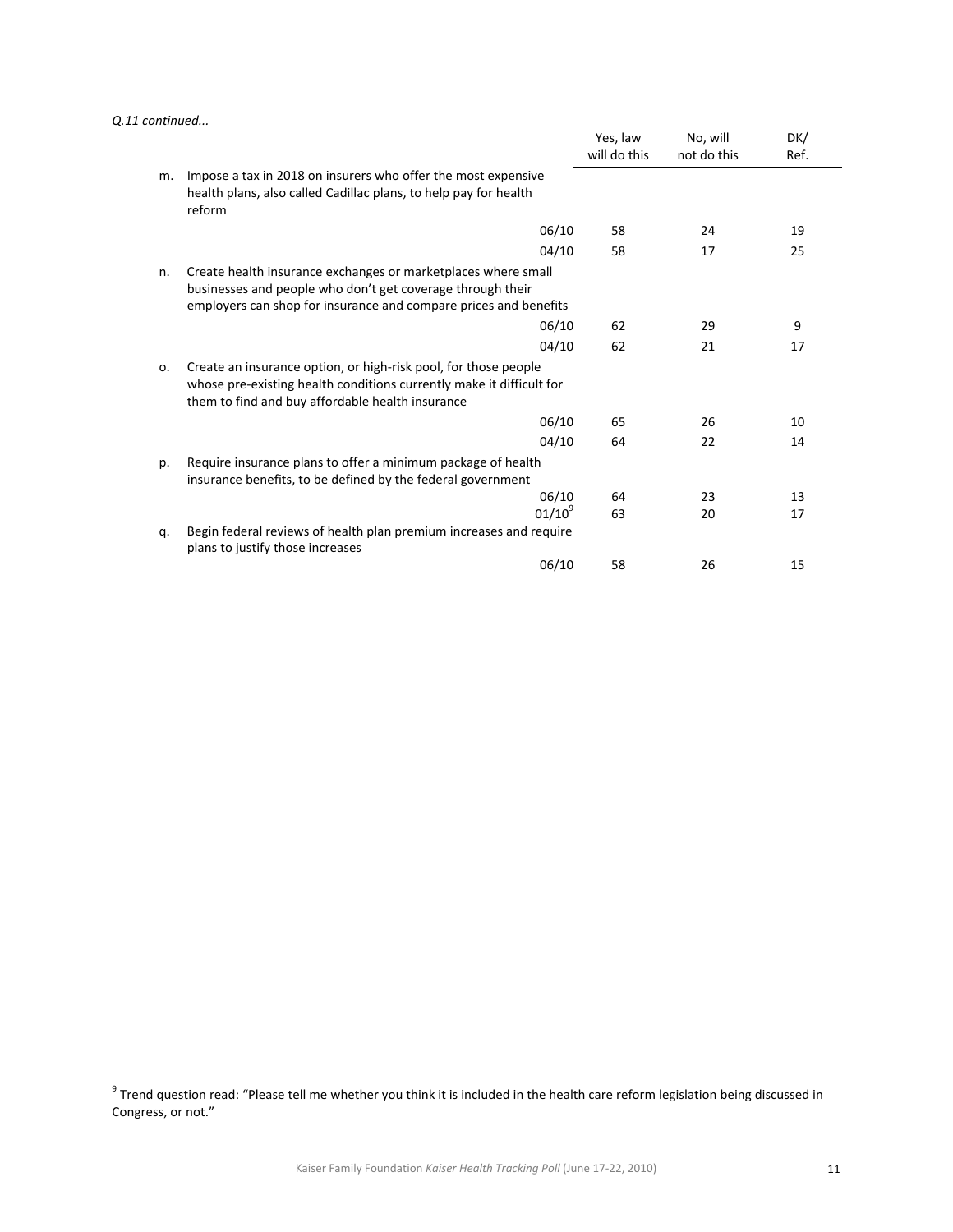12. For each element of the health care reform law I name, please tell me if your opinion of it is very favorable, somewhat favorable, somewhat unfavorable, or very unfavorable. First, (INSERT AND RANDOMIZE)… (READ FOR FIRST ITEM, THEN AS NECESSARY: Would you say your opinion of that element is very favorable, somewhat favorable, somewhat unfavorable or very unfavorable)?

|    |                                                                                                                                                                    | Very<br>favorable | Somewhat<br>favorable | Somewhat<br>unfavorable | Very<br>unfavorable                | DK/<br>Ref.    |
|----|--------------------------------------------------------------------------------------------------------------------------------------------------------------------|-------------------|-----------------------|-------------------------|------------------------------------|----------------|
|    | Items a-i based on Form B (n=587)                                                                                                                                  |                   |                       |                         |                                    |                |
| a. | Prohibiting insurance companies from<br>denying coverage because of a person's<br>medical history or health condition                                              |                   |                       |                         |                                    |                |
|    | 06/10                                                                                                                                                              | 45                | 24                    | 13                      | 16                                 | 3              |
| b. | Providing tax credits to small businesses<br>that offer coverage to their employees                                                                                |                   |                       |                         |                                    |                |
|    | 06/10                                                                                                                                                              | 49                | 33                    | 9                       | 7                                  | 2              |
|    | $04/10^{10}$                                                                                                                                                       | 48                | 38                    | 6                       | 3                                  | 4              |
| c. | Fining all but small employers if they don't<br>offer health insurance to their workers                                                                            |                   |                       |                         |                                    |                |
|    | 06/10                                                                                                                                                              | 27                | 24                    | 18                      | 28                                 | 3              |
| d. | Limiting future increases in Medicare<br>payments to health care providers such as<br>hospitals and home health agencies as a<br>way to help pay for health reform |                   |                       |                         |                                    |                |
|    | 06/10                                                                                                                                                              | 19                | 39                    | 19                      | 20                                 | 3              |
|    | 04/10                                                                                                                                                              | 23                | 34                    | 18                      | 18                                 | 8              |
| e. | Expanding the existing Medicaid program<br>to cover low-income, uninsured adults<br>regardless of whether they have children                                       |                   |                       |                         |                                    |                |
|    | 06/10                                                                                                                                                              | 37                | 32                    | 14                      | 14                                 | $\overline{2}$ |
| f. | Allowing children to stay on their parents'<br>insurance plans until age 26                                                                                        |                   |                       |                         |                                    |                |
|    | 06/10                                                                                                                                                              | 47                | 24                    | 11                      | 16                                 | 2              |
|    | 04/10                                                                                                                                                              | 47                | 27                    | 12                      | 12                                 | $\mathbf{1}$   |
| g. | Prohibiting insurance companies from<br>charging women higher premiums than<br>men                                                                                 |                   |                       |                         |                                    |                |
|    | 06/10                                                                                                                                                              | 42                | 23                    | 10                      | 23                                 | 1              |
| h. | Prohibiting insurance companies from<br>setting lifetime limits on the total amount<br>they will spend on a person's health care                                   |                   |                       |                         |                                    |                |
|    | 06/10                                                                                                                                                              | 35                | 29                    | 16                      | 19                                 | $\overline{2}$ |
|    | 04/10                                                                                                                                                              | 39                | 28                    | 15                      | 14                                 | 5              |
|    |                                                                                                                                                                    |                   |                       |                         | Q.12 is continued on the next page |                |

l

12

<sup>&</sup>lt;sup>10</sup> Trend question wording was slightly different: "Though many elements of health reform will take some time to implement, several changes will begin this year. For each of these I name, please tell me if your opinion of it is very favorable, somewhat favorable, somewhat unfavorable, or very unfavorable." Trend item wording was slightly different: "Providing tax credits to businesses with fewer than 25 workers that provide health insurance to their employees"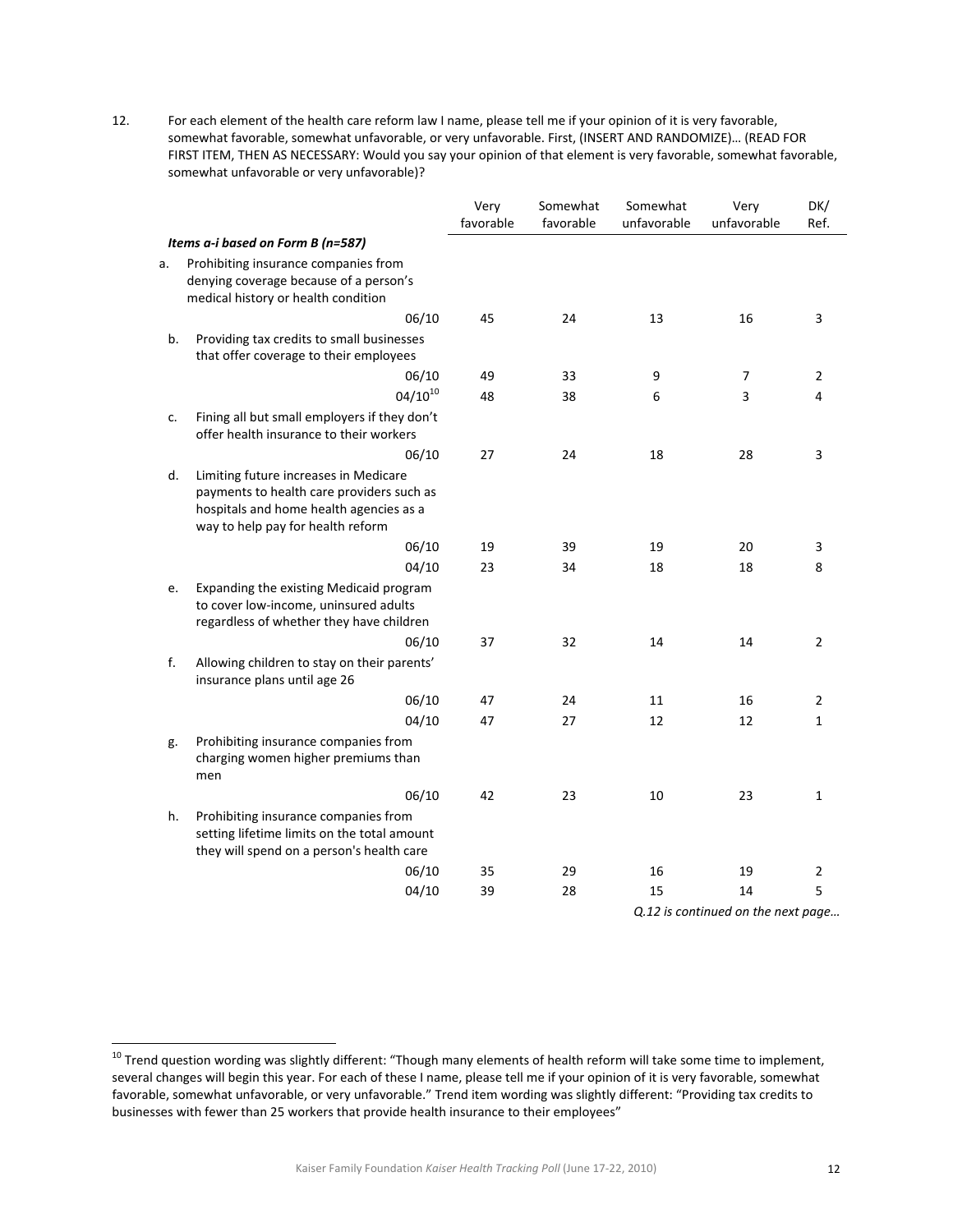#### *Q.12 continued...*

|    |                                                                                                                                                                                                         | Very<br>favorable | Somewhat<br>favorable | Somewhat<br>unfavorable | Very<br>unfavorable | DK/<br>Ref.    |
|----|---------------------------------------------------------------------------------------------------------------------------------------------------------------------------------------------------------|-------------------|-----------------------|-------------------------|---------------------|----------------|
| i. | Providing financial help to low and<br>moderate income Americans who don't<br>get insurance through their jobs to help<br>them purchase coverage                                                        |                   |                       |                         |                     |                |
|    | 06/10                                                                                                                                                                                                   | 42                | 34                    | 11                      | 11                  | $\mathbf{1}$   |
|    | Items j-q based on Form A (n=620)                                                                                                                                                                       | Very<br>favorable | Somewhat<br>favorable | Somewhat<br>unfavorable | Very<br>unfavorable | DK/<br>Ref.    |
| j. | Requiring nearly all Americans to have                                                                                                                                                                  |                   |                       |                         |                     |                |
|    | health insurance or else pay a fine<br>06/10                                                                                                                                                            | 14                | 20                    | 21                      | 44                  | $\mathbf{1}$   |
| k. | Gradually closing the Medicare prescription<br>drug "doughnut hole" or "coverage gap" so<br>seniors will no longer be required to pay the<br>full cost of their medications when they<br>reach the gap  |                   |                       |                         |                     |                |
|    | 06/10                                                                                                                                                                                                   | 51                | 30                    | 7                       | 8                   | 4              |
| I. | Increasing the Medicare payroll tax for<br>high income Americans as a way to help<br>pay for health reform                                                                                              |                   |                       |                         |                     |                |
|    | 06/10                                                                                                                                                                                                   | 36                | 25                    | 17                      | 20                  | $\overline{2}$ |
| m. | Imposing a tax in 2018 on insurers who<br>offer the most expensive health plans,<br>also called Cadillac plans, to help pay for<br>health reform                                                        |                   |                       |                         |                     |                |
|    | 06/10                                                                                                                                                                                                   | 28                | 30                    | 16                      | 20                  | 5              |
| n. | Creating health insurance exchanges or<br>marketplaces where small businesses and<br>people who don't get coverage through<br>their employers can shop for insurance<br>and compare prices and benefits |                   |                       |                         |                     |                |
|    | 06/10                                                                                                                                                                                                   | 54                | 33                    | 4                       | 7                   | $\overline{2}$ |
| ο. | Creating an insurance option, or high-risk<br>pool, for those people whose pre-existing<br>health conditions currently make it<br>difficult for them to find and buy<br>affordable health insurance     |                   |                       |                         |                     |                |
|    | 06/10                                                                                                                                                                                                   | 44                | 34                    | 7                       | 12                  | 3              |
| p. | 04/10<br>Requiring insurance plans to offer a<br>minimum package of health insurance<br>benefits, to be defined by the federal<br>government                                                            | 43                | 33                    | 8                       | 9                   | $\overline{7}$ |
|    | 06/10                                                                                                                                                                                                   | 27                | 32                    | 17                      | 19                  | 4              |
| q. | Beginning federal reviews of health plan<br>premium increases and requiring plans to<br>justify those increases                                                                                         |                   |                       |                         |                     |                |
|    | 06/10                                                                                                                                                                                                   | 34                | 35                    | 12                      | 14                  | 4              |
|    | 04/10                                                                                                                                                                                                   | 33                | 32                    | 12                      | 14                  | 9              |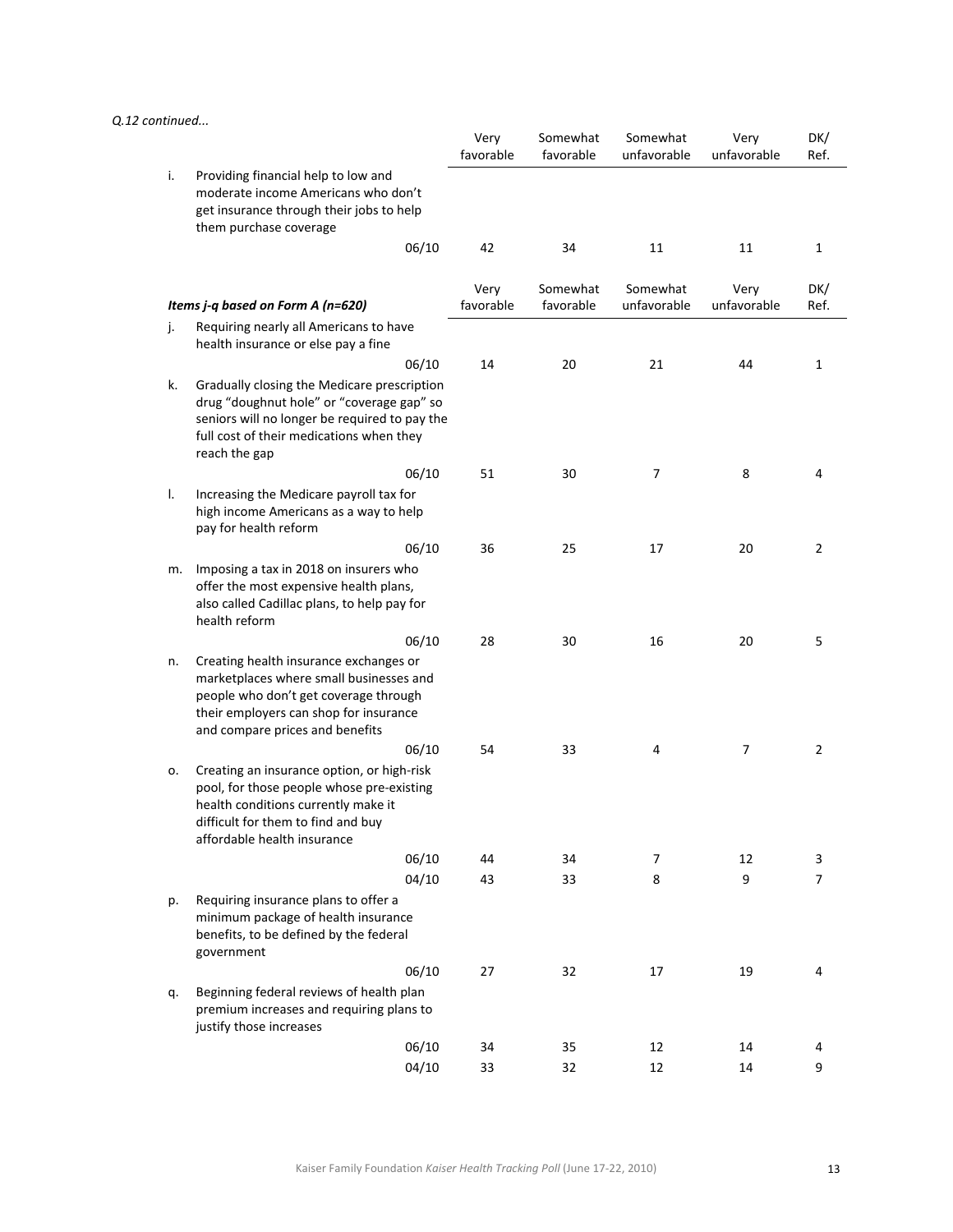D2. Are you, yourself, now covered by any form of health insurance or health plan or do you not have health insurance at this time? (READ IF NECESSARY: A health plan would include any private insurance plan through your employer or a plan that you purchased yourself, as well as a government program like Medicare or [Medicaid/Medi‐CAL])?

|                                  | 06/10 |
|----------------------------------|-------|
| Covered by health insurance      | 81    |
| Not covered by health insurance  | 18    |
| (DO NOT READ) Don't know/Refused | *     |

D2a. Which of the following is your MAIN source of health insurance coverage? Is it a plan through your or your spouse's employer, a plan you purchased yourself, are you covered by Medicare or (Medicaid/Medi‐CAL), some other government program, or do you get your health insurance from somewhere else?

#### *Based on those who have health insurance (n=1,045)*

|                                          | 06/10         |
|------------------------------------------|---------------|
| Plan through your/your spouse's employer | 54            |
| Plan you purchased yourself              | 12            |
| Medicare                                 | 21            |
| Medicaid/Medi-CAL                        | 4             |
| Some other government program            | 5             |
| Under parent's insurance (VOL.)          | $\mathcal{P}$ |
| Somewhere else (SPECIFY)                 | 1             |
| (DO NOT READ) Don't know/Refused         |               |
|                                          |               |

D3. Are you NOW self-employed, working full-time for an employer, working part-time for an employer, are you retired, or are you not employed for pay?

|                                  | 06/10 |
|----------------------------------|-------|
| Self-employed                    | 10    |
| Full-time for an employer        | 42    |
| Part-time for an employer        | 10    |
| Retired                          | 19    |
| Not employed                     | 13    |
| Homemaker (VOL.)                 | 1     |
| Student (VOL.)                   | 1     |
| Disabled (VOL.)                  | 2     |
| (DO NOT READ) Don't know/Refused | 1     |
|                                  |       |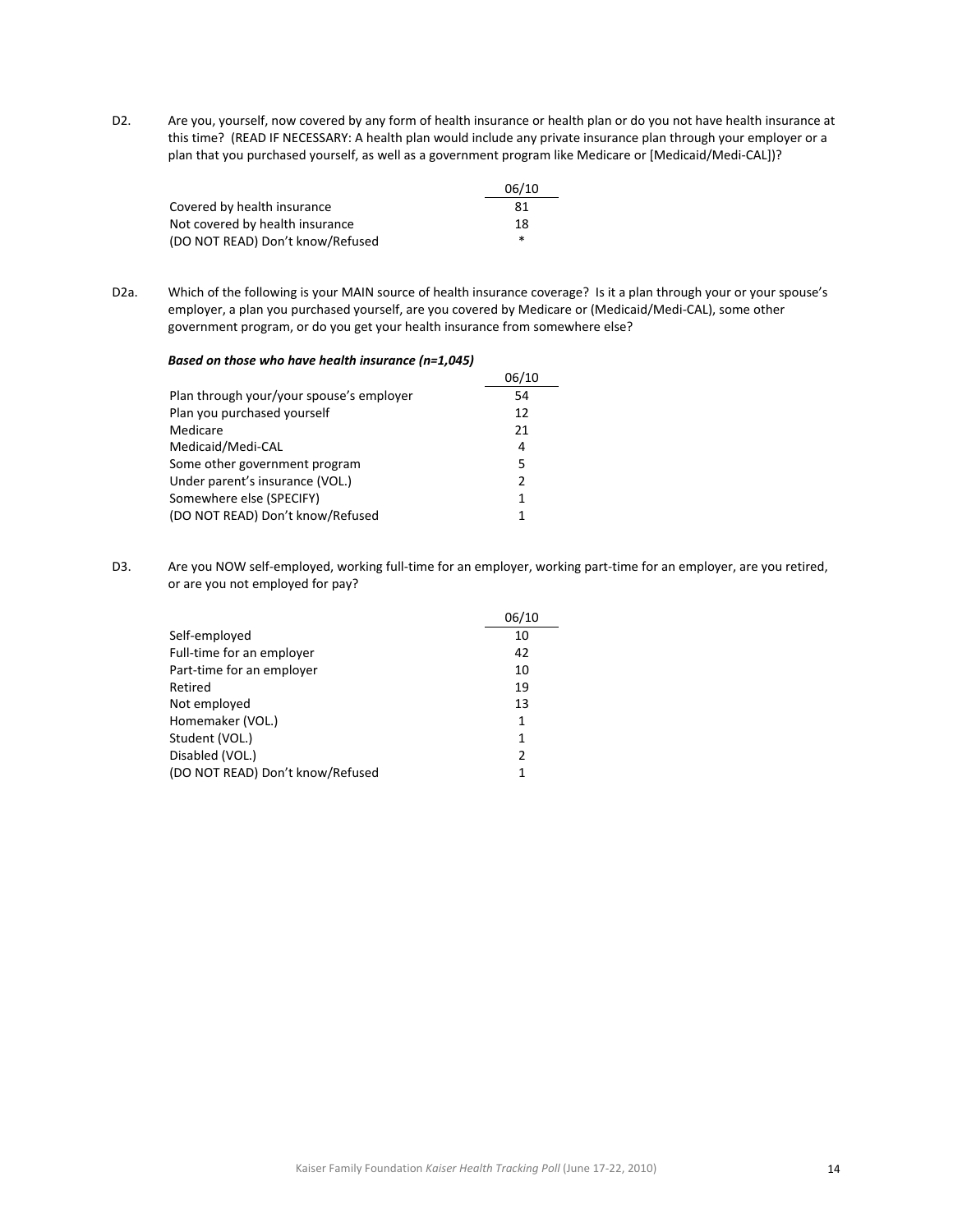13. Next, I'm going to read you a list of things that some people worry about and others do not. I'd like you to tell me how worried you are about each of the following things. (First/Next,) how worried are you about… (INSERT – READ AND RANDOMIZE)? READ FOR FIRST ITEM AND THEN AS NECESSARY: Are you very worried, somewhat worried, not too worried, or not at all worried?

|    |                                    | Very    | Somewhat | Not too          | Not at all | DK/                    |
|----|------------------------------------|---------|----------|------------------|------------|------------------------|
|    |                                    | worried | worried  | worried          | worried    | Ref.                   |
| a. | Having to pay more for your health |         |          |                  |            |                        |
|    | care or health insurance<br>06/10  |         |          |                  |            |                        |
|    |                                    | 38      | 33       | 14               | 13         | $\mathbf{1}$           |
|    | 03/10                              | 39      | 35       | 12               | 13         | $\mathbf{1}$<br>$\ast$ |
|    | 12/09                              | 41      | 34       | 13               | 12         |                        |
|    | 07/09                              | 31      | 38       | 17               | 13         | $\mathbf{1}$<br>$\ast$ |
|    | 04/09                              | 37      | 35       | 16               | 11         | $\ast$                 |
|    | 02/09                              | 45      | 32       | $14\,$           | 9          |                        |
|    | 10/08                              | 38      | 34       | 13               | $14\,$     | $\mathbf{1}$           |
|    | 09/08                              | 34      | 33       | 15               | $17\,$     | $\mathbf 1$            |
|    | 04/08                              | 37      | 34       | $11\,$           | $17\,$     | $\mathbf 1$            |
|    | 02/08                              | 36      | 32       | $17\,$           | 13         | $\overline{2}$         |
|    | 12/07                              | 41      | 32       | 13               | 13         | $\mathbf{1}$           |
|    | 10/07                              | 39      | 34       | 13               | 13         | $\overline{2}$         |
|    | 06/07                              | 41      | 34       | 14               | $11\,$     | $\mathbf{1}$           |
|    | 03/07                              | 40      | 34       | 11               | 14         | $\mathbf{1}$           |
|    | 10/06                              | 47      | 27       | 13               | 12         | $\mathbf{1}$           |
|    | 08/06                              | 46      | 28       | 10               | 15         | $\mathbf{1}$           |
|    | 02/06                              | 38      | 33       | 11               | 17         | $\overline{2}$         |
|    | 10/05                              | 40      | 32       | 12               | 16         | $\mathbf{1}$           |
|    | 06/05                              | 45      | 28       | 12               | 14         | $\mathbf{1}$           |
|    | 03/05                              | 49      | 29       | $\boldsymbol{9}$ | $12\,$     | $\ast$                 |
|    | 02/05                              | 41      | 32       | 11               | 15         | $\mathbf{1}$           |
|    | 12/04                              | 47      | 29       | $10\,$           | $14\,$     | $\ast$                 |
|    | 10/04                              | 47      | 31       | 9                | 12         | $\mathbf{1}$           |
|    | 08/04                              | 45      | 30       | $\,$ 8 $\,$      | 15         | $\mathbf{1}$           |
|    | 06/04                              | 46      | 28       | 12               | 13         | $\mathbf 1$            |
|    | 04/04                              | 47      | 30       | 9                | 13         | $\mathbf{1}$           |
|    | 02/04                              | 47      | 31       | 10               | 12         | $\mathbf{1}$           |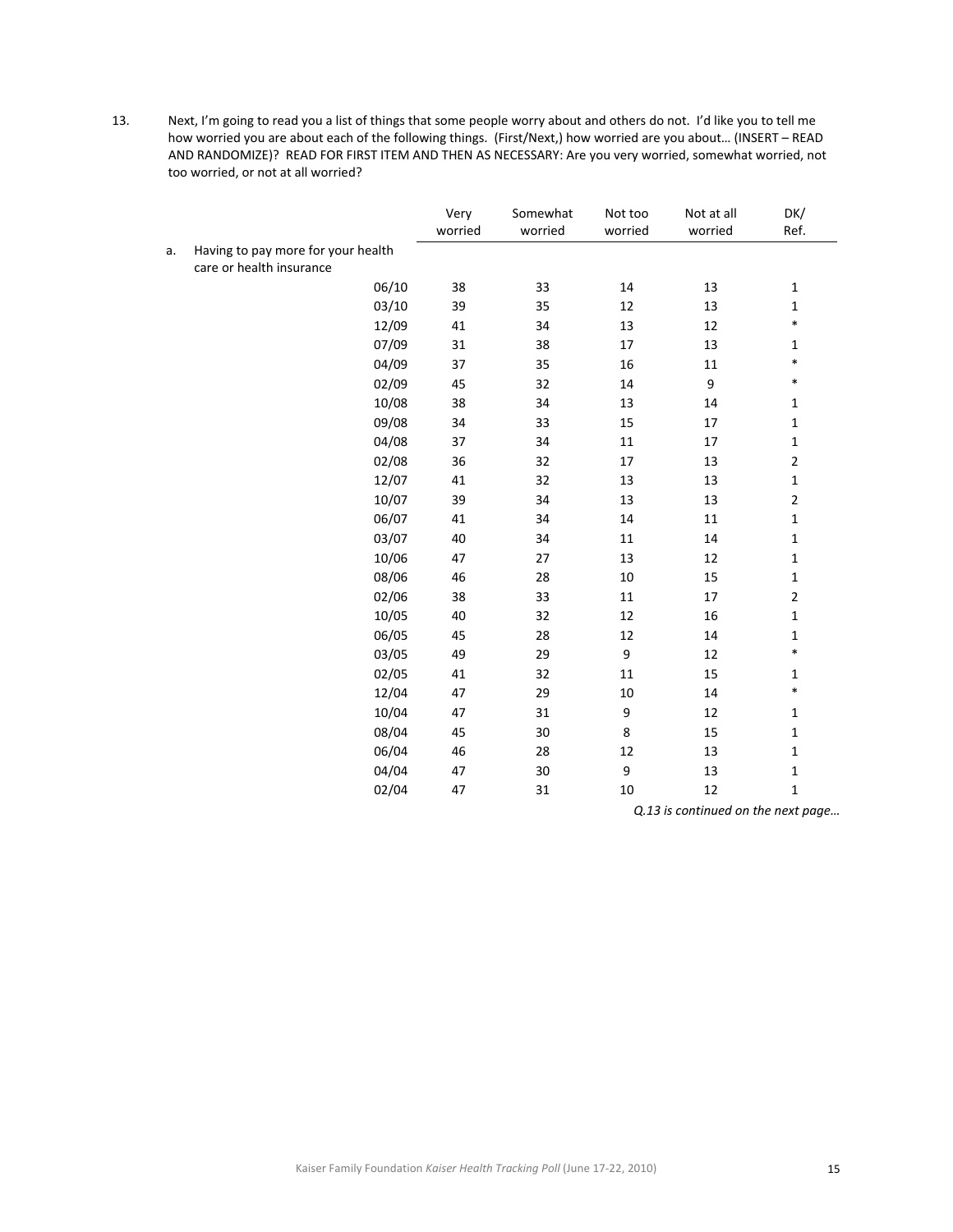|    |                                                                         | Very<br>worried | Somewhat<br>worried | Not too<br>worried | Not at all<br>worried | DK/<br>Ref.  |
|----|-------------------------------------------------------------------------|-----------------|---------------------|--------------------|-----------------------|--------------|
| b. | Not being able to afford the health<br>care services you think you need |                 |                     |                    |                       |              |
|    | 06/10                                                                   | 31              | 30                  | 19                 | 19                    | $\mathbf 1$  |
|    | 03/10                                                                   | 29              | 28                  | 19                 | 22                    | $\mathbf{1}$ |
|    | 12/09                                                                   | 32              | 30                  | 17                 | 20                    | $\ast$       |
|    | 07/09                                                                   | 34              | 28                  | 21                 | 17                    | $\ast$       |
|    | 04/09                                                                   | 34              | 32                  | 20                 | $14\,$                | $\ast$       |
|    | 02/09                                                                   | 38              | 29                  | 18                 | 15                    | $\ast$       |
|    | 10/08                                                                   | 31              | 29                  | 17                 | 23                    | $\mathbf{1}$ |
|    | 09/08                                                                   | 28              | 28                  | 20                 | 24                    | $\mathbf{1}$ |
|    | 04/08                                                                   | 29              | 26                  | 19                 | 25                    | $\mathbf{1}$ |
|    | 12/07                                                                   | 35              | 30                  | 15                 | 19                    | $\mathbf{1}$ |
|    | 10/07                                                                   | 34              | 28                  | 17                 | 20                    | $\mathbf{1}$ |
|    | 06/07                                                                   | 36              | 27                  | 19                 | 18                    | $\ast$       |
|    | 03/07                                                                   | 35              | 27                  | 16                 | 21                    | $\mathbf{1}$ |
|    | 10/06                                                                   | 39              | 24                  | 17                 | 19                    | $\mathbf 1$  |
|    | 08/06                                                                   | 34              | 27                  | 16                 | 22                    | $\mathbf{1}$ |
|    | 02/06                                                                   | 32              | 25                  | 18                 | 24                    | $\mathbf{1}$ |
|    | 10/05                                                                   | 34              | 27                  | 15                 | 24                    | $\mathbf{1}$ |
|    | 06/05                                                                   | 34              | 28                  | 16                 | 22                    | $\mathbf{1}$ |
|    | 03/05                                                                   | 42              | 24                  | 13                 | 21                    | $\mathbf 1$  |
|    | 02/05                                                                   | 34              | 28                  | 16                 | 22                    | $\ast$       |
|    | 12/04                                                                   | 37              | 27                  | 15                 | 20                    | $\mathbf 1$  |
|    | 10/04                                                                   | 38              | 26                  | 16                 | 21                    | $\ast$       |
|    | 08/04                                                                   | 40              | 23                  | 14                 | 22                    | $\mathbf{1}$ |
|    | 06/04                                                                   | 36              | 24                  | 19                 | 21                    | $\ast$       |
|    | 04/04                                                                   | 39              | 25                  | 14                 | 21                    | $\mathbf{1}$ |
|    | 02/04                                                                   | 38              | 24                  | 18                 | 19                    | $\ast$       |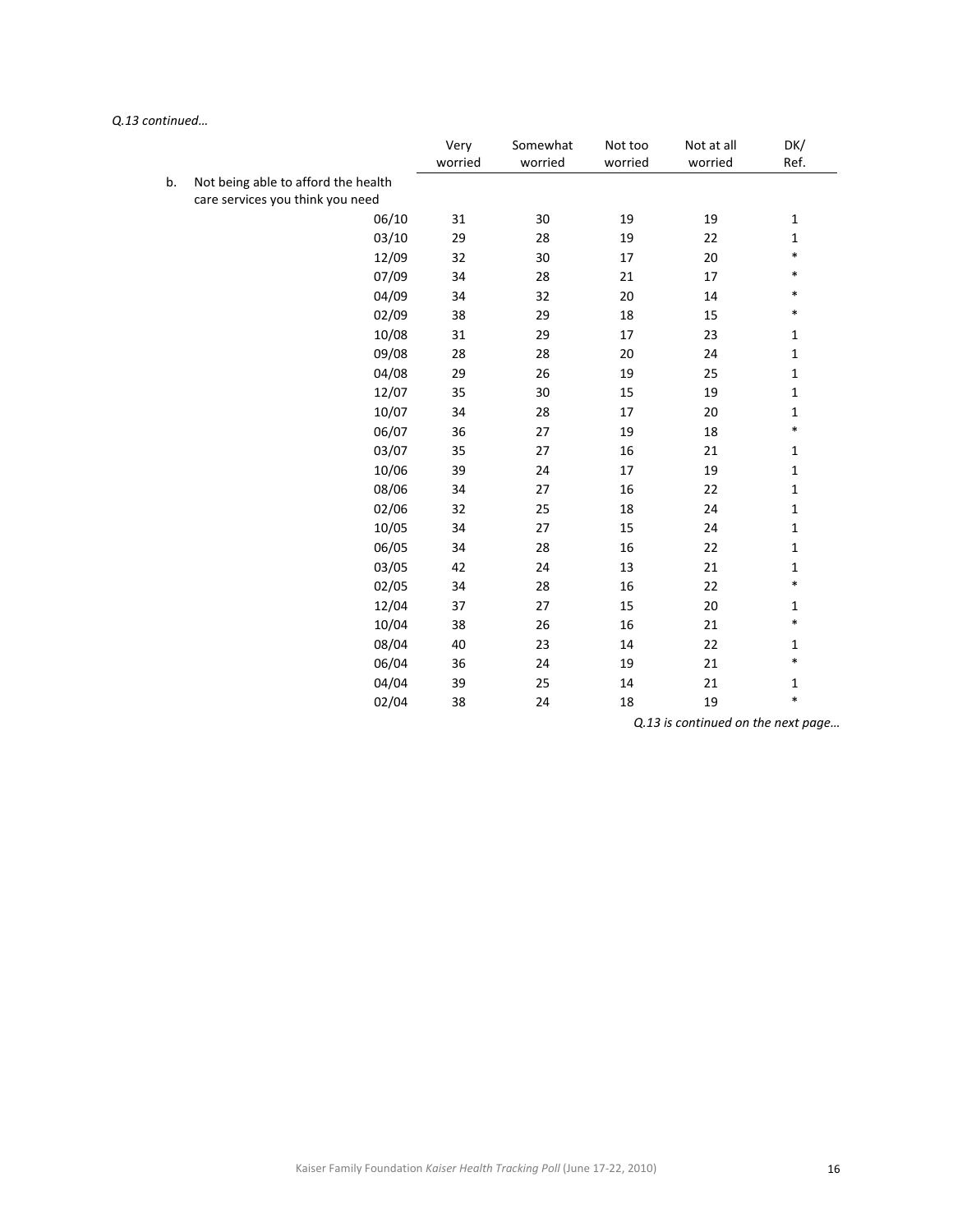|    |                                                             |       | Very<br>worried | Somewhat<br>worried | Not too<br>worried | Not at all<br>worried | DK/<br>Ref.  |
|----|-------------------------------------------------------------|-------|-----------------|---------------------|--------------------|-----------------------|--------------|
| c. | Not being able to afford the<br>prescription drugs you need |       |                 |                     |                    |                       |              |
|    |                                                             | 06/10 | 26              | 26                  | 22                 | 25                    | $\mathbf{1}$ |
|    |                                                             | 03/10 | 28              | 24                  | 19                 | 28                    | $\mathbf{1}$ |
|    |                                                             | 12/09 | 27              | 29                  | 21                 | 24                    | $\ast$       |
|    |                                                             | 07/09 | 27              | 25                  | 25                 | 22                    | $\mathbf{1}$ |
|    |                                                             | 10/08 | 25              | 24                  | 20                 | 31                    | $\mathbf{1}$ |
|    |                                                             | 09/08 | 27              | 22                  | 20                 | 31                    | $\ast$       |
|    |                                                             | 04/08 | 27              | 23                  | 17                 | 32                    | $\mathbf{1}$ |
|    |                                                             | 12/07 | 31              | 26                  | 19                 | 24                    | $\ast$       |
|    |                                                             | 10/07 | 31              | 25                  | 18                 | 26                    | $\mathbf 1$  |
|    |                                                             | 06/07 | 33              | 23                  | 22                 | 22                    | $\ast$       |
|    |                                                             | 03/07 | 33              | 26                  | 16                 | 24                    | $\mathbf 1$  |
|    |                                                             | 10/06 | 37              | 21                  | 15                 | 26                    | $\mathbf 1$  |
|    |                                                             | 08/06 | 31              | 25                  | 17                 | 27                    | $\mathbf 1$  |
|    |                                                             | 02/06 | 28              | 22                  | 18                 | 30                    | $\mathbf 1$  |
|    |                                                             | 10/05 | 32              | 21                  | 17                 | 30                    | $\ast$       |
|    |                                                             | 06/05 | 35              | 23                  | 15                 | 27                    | $\ast$       |
|    |                                                             | 04/05 | 35              | 25                  | 15                 | 25                    | $\mathbf 1$  |
|    |                                                             | 02/05 | 31              | 26                  | 17                 | 25                    | $\ast$       |
|    |                                                             | 12/04 | 35              | 22                  | 17                 | 26                    | $\ast$       |
|    |                                                             | 10/04 | 35              | 25                  | 16                 | 23                    | $\mathbf{1}$ |
|    |                                                             | 08/04 | 38              | 24                  | 14                 | 23                    | $\mathbf 1$  |
|    |                                                             | 06/04 | 34              | 24                  | 16                 | 26                    | $\ast$       |
|    |                                                             | 04/04 | 37              | 21                  | 16                 | 25                    | $\mathbf{1}$ |
|    |                                                             | 02/04 | 36              | 23                  | 18                 | 22                    | $\mathbf 1$  |
|    |                                                             |       |                 |                     |                    |                       |              |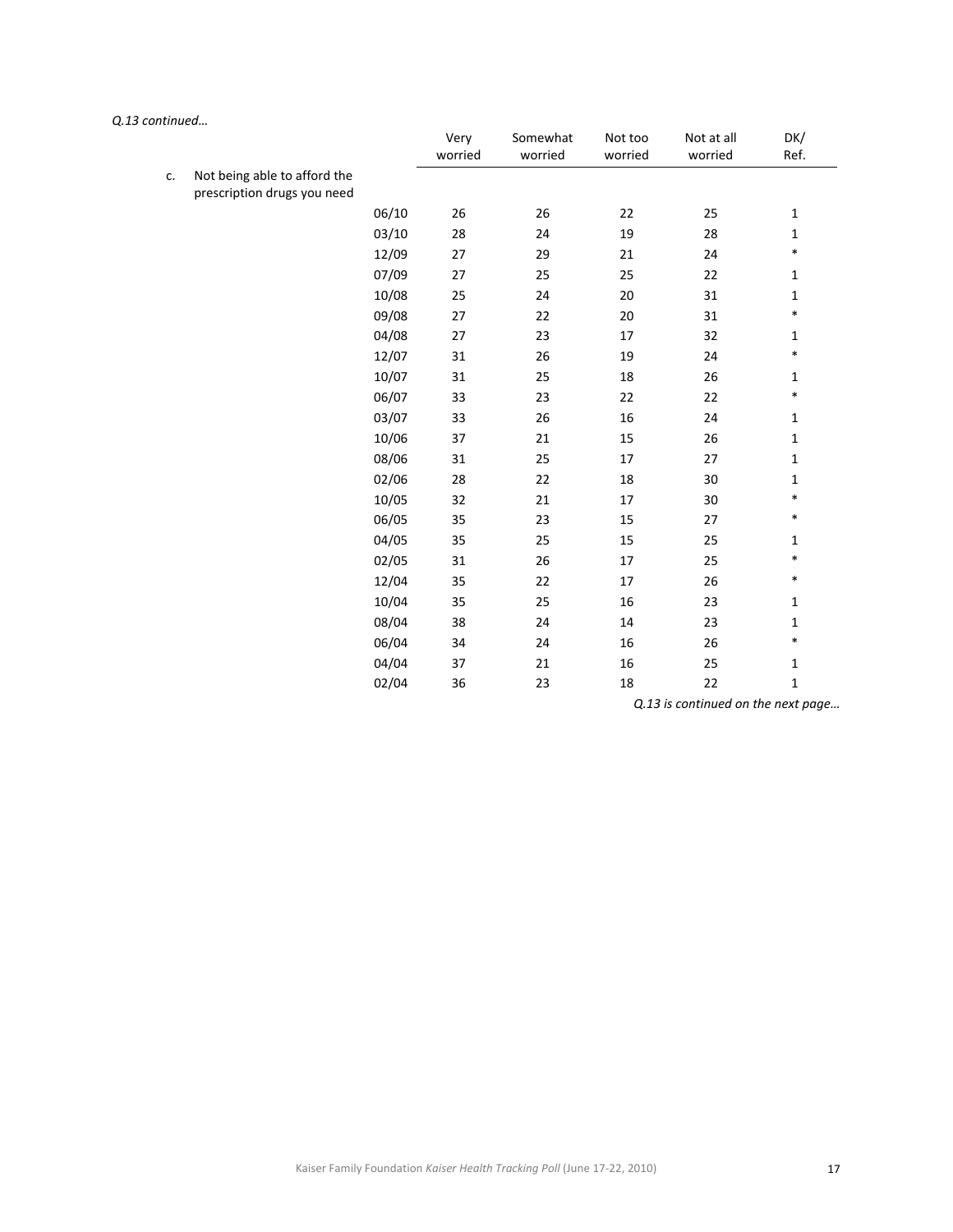|    |                                        | Very<br>worried | Somewhat<br>worried | Not too<br>worried | Not at all<br>worried | DK/<br>Ref.  |
|----|----------------------------------------|-----------------|---------------------|--------------------|-----------------------|--------------|
| d. | Being the victim of a terrorist attack |                 |                     |                    |                       |              |
|    | 06/10                                  | 20              | 25                  | 29                 | 25                    | $\ast$       |
|    | 03/10                                  | 21              | 24                  | 25                 | 29                    | $\mathbf{1}$ |
|    | 12/09                                  | 16              | 26                  | 29                 | 28                    | $\ast$       |
|    | 07/09                                  | 20              | 29                  | 27                 | 23                    | $\mathbf{1}$ |
|    | 10/08                                  | 19              | 27                  | 25                 | 29                    | 1            |
|    | 09/08                                  | 18              | 29                  | 25                 | 27                    | 1            |
|    | 04/08                                  | 18              | 28                  | 24                 | 30                    | $\mathbf{1}$ |
|    | 12/07                                  | 22              | 29                  | 26                 | 23                    | $\mathbf{1}$ |
|    | 10/07                                  | 22              | 29                  | 23                 | 25                    | $\ast$       |
|    | 06/07                                  | 25              | 29                  | 25                 | 19                    | $\mathbf{1}$ |
|    | 03/07                                  | 23              | 28                  | 22                 | 25                    | 1            |
|    | 10/06                                  | 23              | 27                  | 25                 | 24                    | $\ast$       |
|    | 08/06                                  | 21              | 27                  | 23                 | 28                    | 1            |
|    | 02/06                                  | 21              | 26                  | 22                 | 30                    | $\ast$       |
|    | 10/05                                  | 18              | 28                  | 25                 | 29                    | $\ast$       |
|    | 04/05                                  | 19              | 23                  | 23                 | 34                    | $\mathbf{1}$ |
|    | 02/05                                  | 17              | 27                  | 24                 | 31                    | $\ast$       |
|    | 12/04                                  | 22              | 26                  | 23                 | 29                    | $\mathbf{1}$ |
|    | 10/04                                  | 23              | 33                  | 22                 | 21                    | $\mathbf{1}$ |
|    | 08/04                                  | 20              | 29                  | 22                 | 28                    | 1            |
|    | 06/04                                  | 23              | 30                  | 24                 | 23                    | 1            |
|    | 04/04                                  | 20              | 29                  | 23                 | 27                    | $\mathbf{1}$ |
|    | 02/04                                  | 20              | 27                  | 27                 | 26                    | $\mathbf{1}$ |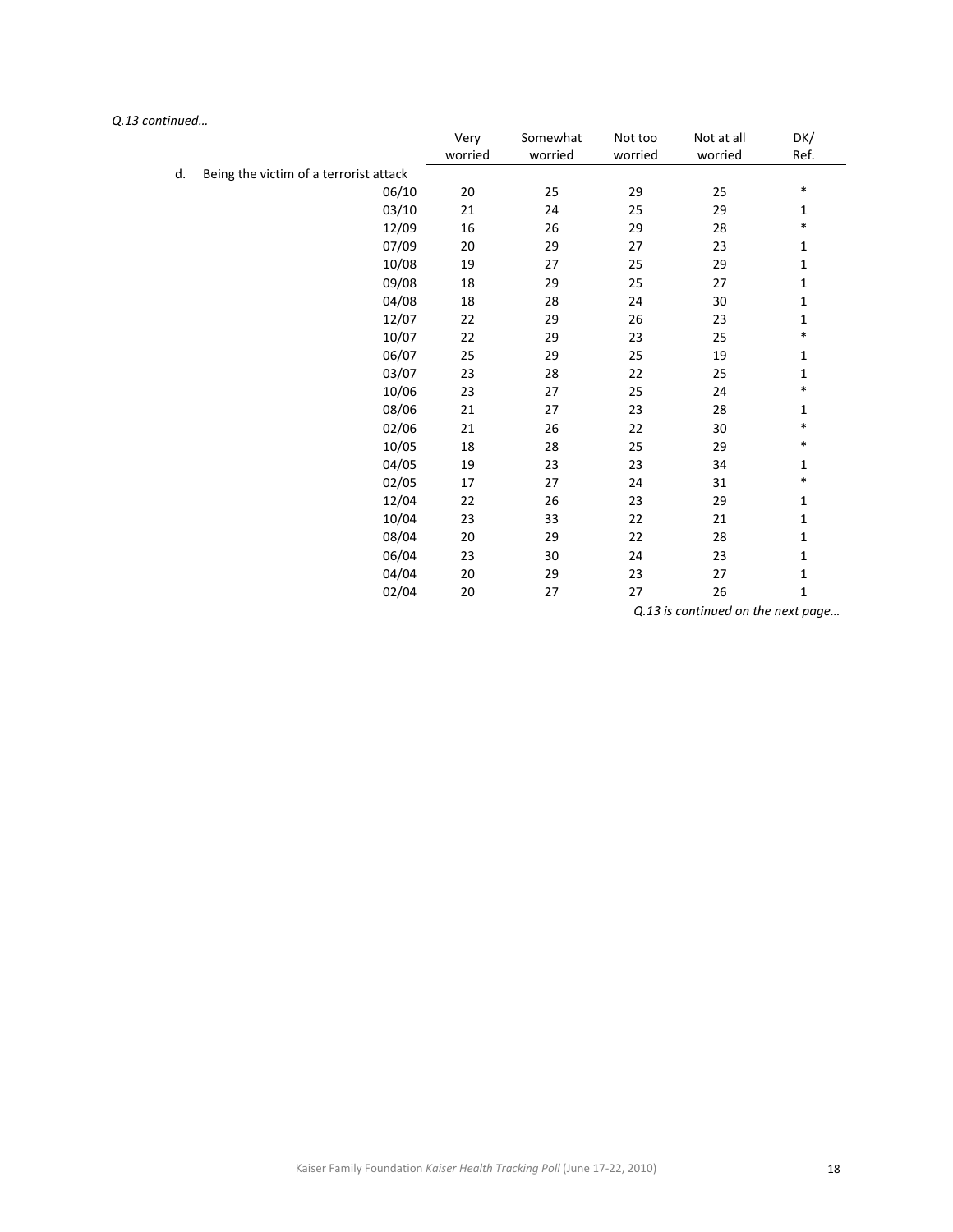|    |                                 | Very<br>worried | Somewhat<br>worried | Not too<br>worried | Not at all<br>worried              | DK/<br>Ref.  |
|----|---------------------------------|-----------------|---------------------|--------------------|------------------------------------|--------------|
| e. | Your income not keeping up with |                 |                     |                    |                                    |              |
|    | rising prices                   |                 |                     |                    |                                    |              |
|    | 06/10                           | 40              | 32                  | 15                 | 13                                 | $\ast$       |
|    | 03/10                           | 40              | 33                  | 13                 | 13                                 | $\mathbf 1$  |
|    | 12/09                           | 40              | 32                  | 16                 | 12                                 | $\ast$       |
|    | 07/09                           | 37              | 35                  | 17                 | 12                                 | $\ast$       |
|    | 04/09                           | 46              | 32                  | 13                 | $\boldsymbol{9}$                   | $\ast$       |
|    | 02/09                           | 53              | 28                  | 12                 | 8                                  | $\ast$       |
|    | 10/08                           | 47              | 32                  | 10                 | 11                                 | $\mathbf{1}$ |
|    | 09/08                           | 41              | 32                  | 13                 | 13                                 | 1            |
|    | 04/08                           | 43              | 31                  | 11                 | 14                                 | $\ast$       |
|    | 02/08                           | 42              | 32                  | 15                 | 9                                  | $\mathbf 1$  |
|    | 12/07                           | 46              | 28                  | 13                 | 13                                 | $\ast$       |
|    | 10/07                           | 41              | 30                  | 14                 | 14                                 | $\mathbf 1$  |
|    | 06/07                           | 45              | $30\,$              | 12                 | 13                                 | $\mathbf 1$  |
|    | 03/07                           | 42              | 31                  | 14                 | 13                                 | $\mathbf 1$  |
|    | 10/06                           | 45              | 27                  | 13                 | 14                                 | $\mathbf 1$  |
|    | 08/06                           | 46              | 28                  | 11                 | 15                                 | $\ast$       |
|    | 02/06                           | 36              | 32                  | 14                 | 17                                 | $\mathbf 1$  |
|    | 10/05                           | 40              | 30                  | 13                 | 16                                 | $\mathbf 1$  |
|    | 06/05                           | 40              | 28                  | 15                 | 17                                 | $\mathbf 1$  |
|    | 03/05                           | 46              | 27                  | 10                 | 15                                 | $\mathbf 1$  |
|    | 02/05                           | 40              | 31                  | 13                 | 17                                 | $\mathbf 1$  |
|    | 12/04                           | 41              | 30                  | 13                 | 16                                 | $\mathbf 1$  |
|    | 10/04                           | 46              | 25                  | 11                 | 17                                 | $\ast$       |
|    | 08/04                           | 42              | 29                  | 11                 | 17                                 | $\mathbf 1$  |
|    | 06/04                           | 45              | 26                  | 14                 | 15                                 | $\ast$       |
|    | 04/04                           | 44              | 27                  | 12                 | 16                                 | $\mathbf 1$  |
|    | 02/04                           | 40              | 29                  | 14                 | 16                                 | $\mathbf 1$  |
|    |                                 |                 |                     | 0.421              | المستقطع والمستنقط<br>$\mathbf{L}$ |              |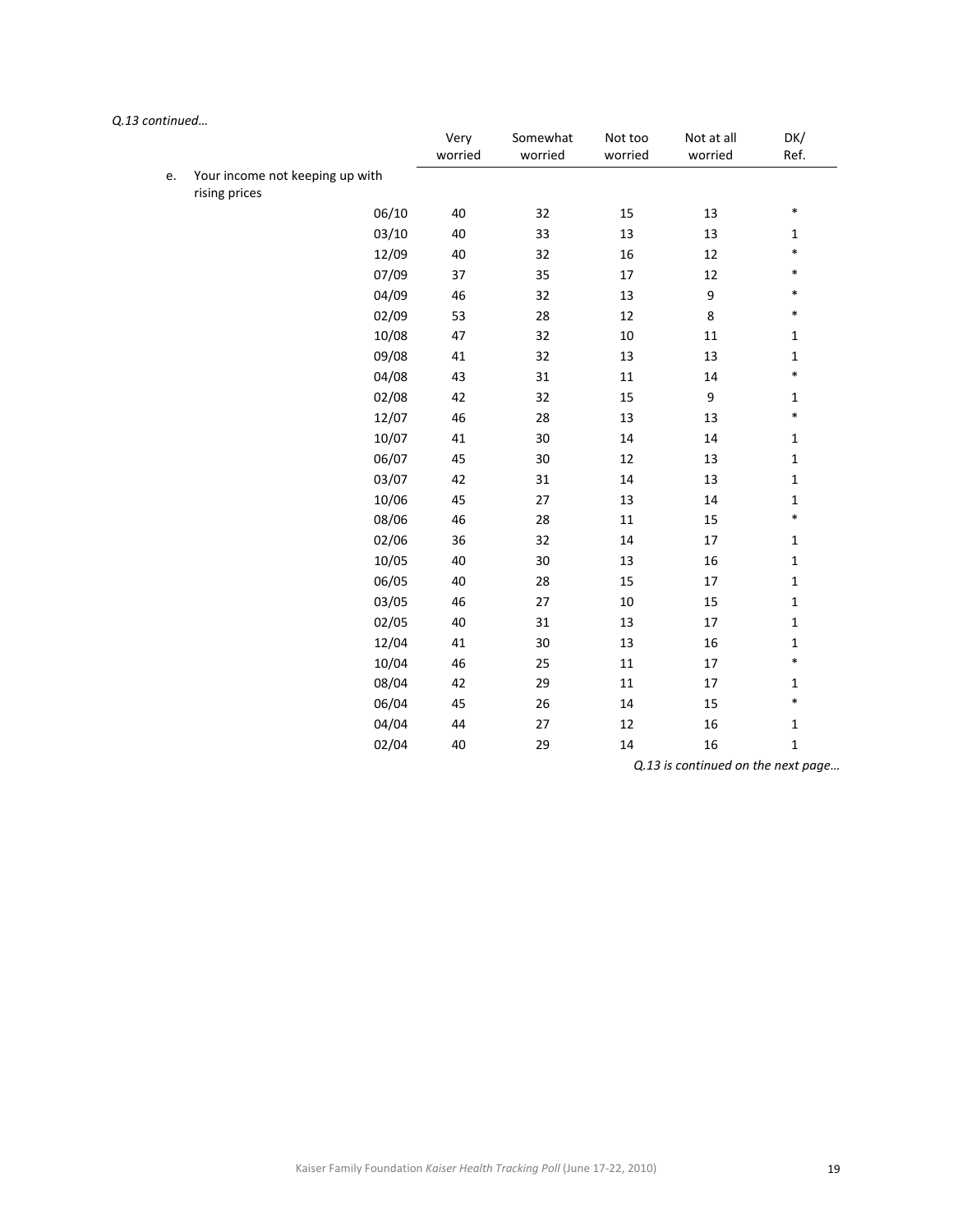|    |                                    | Very<br>worried | Somewhat<br>worried | Not too<br>worried | Not at all<br>worried | DK/<br>Ref.    |
|----|------------------------------------|-----------------|---------------------|--------------------|-----------------------|----------------|
| f. | Not being able to pay your rent or |                 |                     |                    |                       |                |
|    | mortgage                           |                 |                     |                    |                       |                |
|    | 06/10                              | 25              | 22                  | 22                 | 30                    | $\mathbf 1$    |
|    | 03/10                              | 25              | 19                  | 19                 | 36                    | $\mathbf{1}$   |
|    | 12/09                              | 22              | 23                  | 21                 | 34                    | $\ast$         |
|    | 07/09                              | 29              | 25                  | 19                 | 25                    | $\overline{2}$ |
|    | 10/08                              | 25              | 21                  | 16                 | 36                    | $\mathbf{1}$   |
|    | 09/08                              | 21              | 20                  | 21                 | 39                    | $\ast$         |
|    | 04/08                              | 21              | 18                  | 19                 | 41                    | 1              |
|    | 12/07                              | 27              | 20                  | 19                 | 33                    | $\ast$         |
|    | 10/07                              | 24              | 19                  | 19                 | 37                    | 1              |
|    | 06/07                              | 25              | 19                  | 20                 | 34                    | $\mathbf{1}$   |
|    | 03/07                              | 27              | 18                  | 18                 | 36                    | $\mathbf{1}$   |
|    | 10/06                              | 30              | 15                  | 20                 | 34                    | 1              |
|    | 08/06                              | 22              | 20                  | 17                 | 40                    | $\mathbf{1}$   |
|    | 02/06                              | 23              | 17                  | 19                 | 41                    | $\ast$         |
|    | 10/05                              | 22              | 20                  | 19                 | 39                    | $\ast$         |
|    | 06/05                              | 24              | 16                  | 19                 | 41                    | *              |
|    | 04/05                              | 29              | 17                  | 15                 | 37                    | 1              |
|    | 02/05                              | 21              | 19                  | 19                 | 40                    | $\ast$         |
|    | 12/04                              | 26              | 16                  | 17                 | 40                    | 1              |
|    | 10/04                              | 27              | 16                  | 17                 | 39                    | 1              |
|    | 08/04                              | 31              | 17                  | 14                 | 37                    | $\ast$         |
|    | 06/04                              | 24              | 18                  | 18                 | 40                    | 1              |
|    | 04/04                              | 28              | 15                  | 17                 | 39                    | $\ast$         |
|    | 02/04                              | 27              | 16                  | 19                 | 37                    | *              |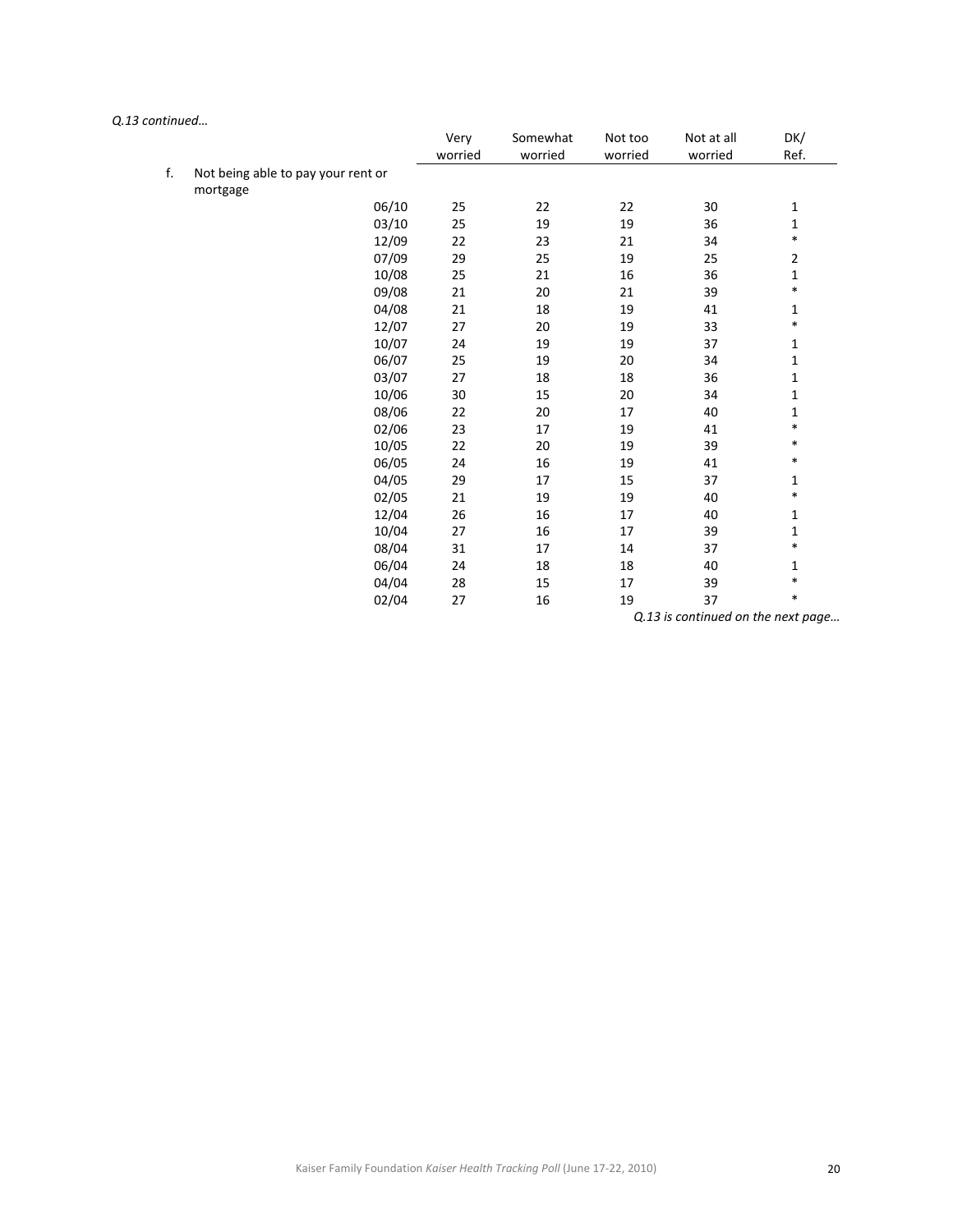| Item g based on those who are employed<br>$(n=745)$ | Very<br>worried | Somewhat<br>worried | Not too<br>worried | Not at all<br>worried | DK/<br>Ref.  |
|-----------------------------------------------------|-----------------|---------------------|--------------------|-----------------------|--------------|
| Losing your job<br>g.                               |                 |                     |                    |                       |              |
| 06/10                                               | 24              | 25                  | 26                 | 25                    | $\ast$       |
| 03/10                                               | 24              | 22                  | 23                 | 31                    | *            |
| 12/09                                               | 26              | 27                  | 27                 | 20                    | --           |
| 07/09                                               | 28              | 27                  | 23                 | 22                    | $\ast$       |
| 10/08                                               | 27              | 19                  | 22                 | 32                    | $\ast$       |
| 09/08                                               | 21              | 15                  | 23                 | 41                    | 1            |
| 04/08                                               | 21              | 18                  | 21                 | 40                    | $\ast$       |
| 12/07                                               | 23              | 16                  | 23                 | 38                    | $\ast$       |
| 10/07                                               | 19              | 17                  | 23                 | 40                    | $\mathbf{1}$ |
| 06/07                                               | 19              | 15                  | 25                 | 41                    | *            |
| 03/07                                               | 18              | 15                  | 23                 | 44                    | $\mathbf 1$  |
| 10/06                                               | 24              | 17                  | 21                 | 38                    | $\mathbf 1$  |
| 08/06                                               | 17              | 17                  | 23                 | 43                    | *            |
| 02/06                                               | 20              | 16                  | 21                 | 43                    | $\ast$       |
| 10/05                                               | 16              | 18                  | 22                 | 43                    | *            |
| 06/05                                               | 17              | 16                  | 24                 | 43                    | *            |
| 04/05                                               | 23              | 15                  | 20                 | 42                    | *            |
| 02/05                                               | 15              | 15                  | 24                 | 45                    | *            |
| 12/04                                               | 21              | 18                  | 22                 | 39                    | $\ast$       |
| 10/04                                               | 18              | 15                  | 21                 | 46                    | $\ast$       |
| 08/04                                               | 25              | 16                  | $17\,$             | 41                    | 1            |
| 06/04                                               | 20              | 15                  | 22                 | 43                    | 1            |
| 04/04                                               | 23              | 15                  | 18                 | 44                    | *            |
| 02/04                                               | 21              | 16                  | 23                 | 40                    | *            |
|                                                     |                 |                     |                    |                       |              |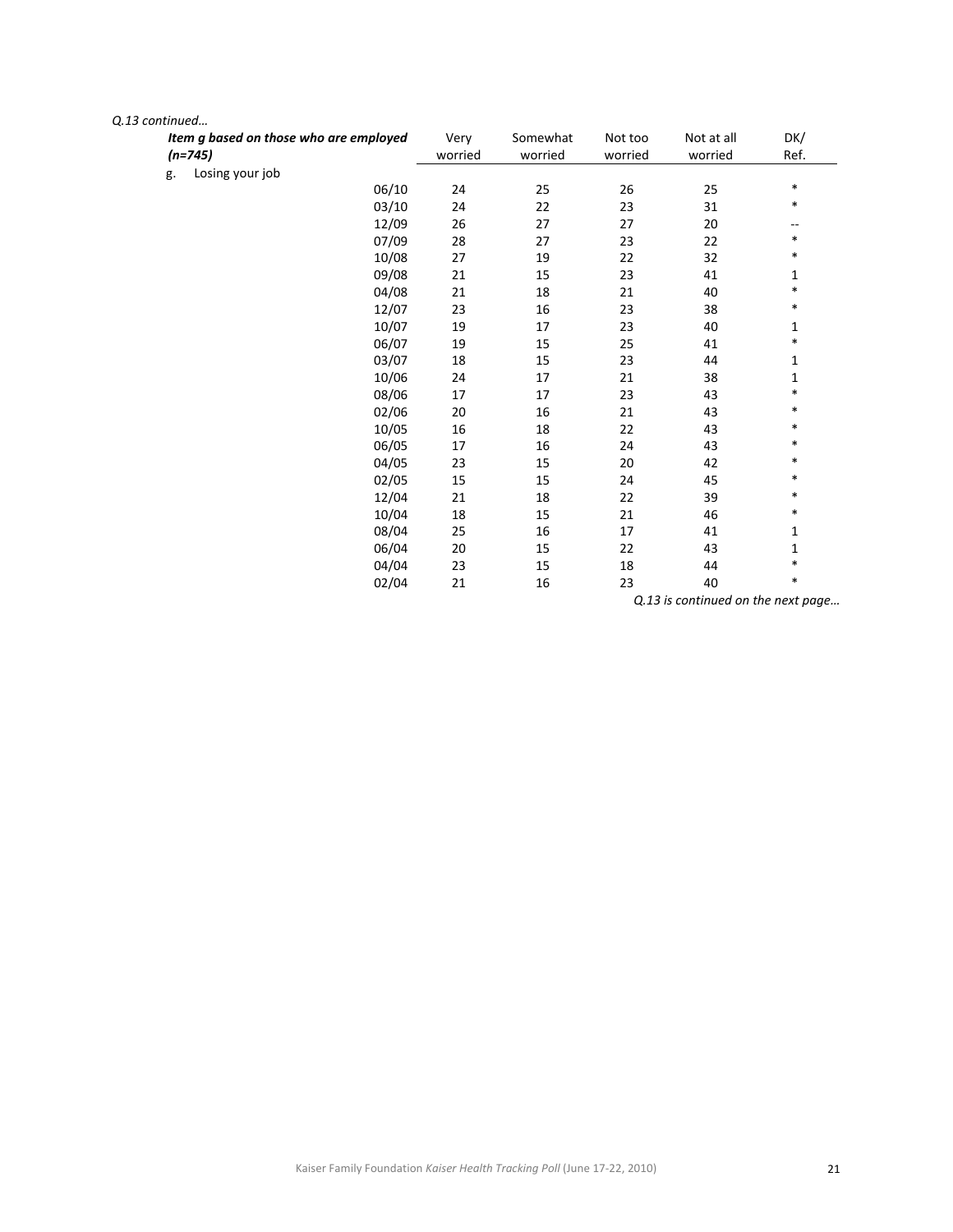| Q.13 continued |    |                                                                                                         |                 |                     |                    |                       |              |
|----------------|----|---------------------------------------------------------------------------------------------------------|-----------------|---------------------|--------------------|-----------------------|--------------|
|                |    | Item h based on those who are employed<br>and insured (n=659)                                           | Very<br>worried | Somewhat<br>worried | Not too<br>worried | Not at all<br>worried | DK/<br>Ref.  |
|                | h. | Having to stay in your current job<br>instead of taking a new job for fear<br>of losing health benefits |                 |                     |                    |                       |              |
|                |    | 06/10                                                                                                   | 12              | 18                  | 27                 | 41                    | $\mathbf 1$  |
|                |    | 03/10                                                                                                   | 14              | 17                  | 21                 | 47                    | 1            |
|                |    | 12/09                                                                                                   | 19              | 23                  | 24                 | 34                    | $\ast$       |
|                |    | 10/08                                                                                                   | 14              | 17                  | 21                 | 47                    | $\mathbf{1}$ |
|                |    | 09/08                                                                                                   | 16              | 14                  | 22                 | 47                    | 1            |
|                |    | 04/08                                                                                                   | 13              | 16                  | 19                 | 50                    | $\mathbf{1}$ |
|                |    | 12/07                                                                                                   | 14              | 15                  | 22                 | 48                    | 1            |
|                |    | 10/07                                                                                                   | 14              | 18                  | 21                 | 46                    | $\mathbf{1}$ |
|                |    | 06/07                                                                                                   | 17              | 14                  | 24                 | 45                    | $\mathbf{1}$ |
|                |    | 03/07                                                                                                   | 20              | 14                  | 18                 | 46                    | 1            |
|                |    | 10/06                                                                                                   | 16              | 13                  | 18                 | 52                    | $\mathbf{1}$ |
|                |    | 08/06                                                                                                   | 16              | 16                  | 20                 | 47                    | 1            |
|                |    | 02/06                                                                                                   | 14              | 15                  | 19                 | 51                    | $\mathbf{1}$ |
|                |    | 10/05                                                                                                   | 12              | 16                  | 19                 | 51                    | $\mathbf 1$  |
|                |    | 06/05                                                                                                   | 18              | 14                  | 21                 | 47                    | $\mathbf{1}$ |
|                |    | 04/05                                                                                                   | 21              | 14                  | 18                 | 46                    | 2            |
|                |    | 02/05                                                                                                   | 15              | 14                  | 19                 | 52                    | $\ast$       |
|                |    | 12/04                                                                                                   | 17              | 15                  | 22                 | 47                    | $\mathbf{1}$ |
|                |    | 10/04                                                                                                   | 19              | 13                  | 16                 | 51                    | 1            |
|                |    | 08/04                                                                                                   | 22              | 15                  | 16                 | 46                    | $\mathbf{1}$ |
|                |    | 06/04                                                                                                   | 15              | 12                  | 21                 | 49                    | $\mathbf 2$  |
|                |    | 04/04                                                                                                   | 16              | 14                  | 18                 | 49                    | 2            |
|                |    | 02/04                                                                                                   | 17              | 14                  | 16                 | 51                    | $\mathbf{1}$ |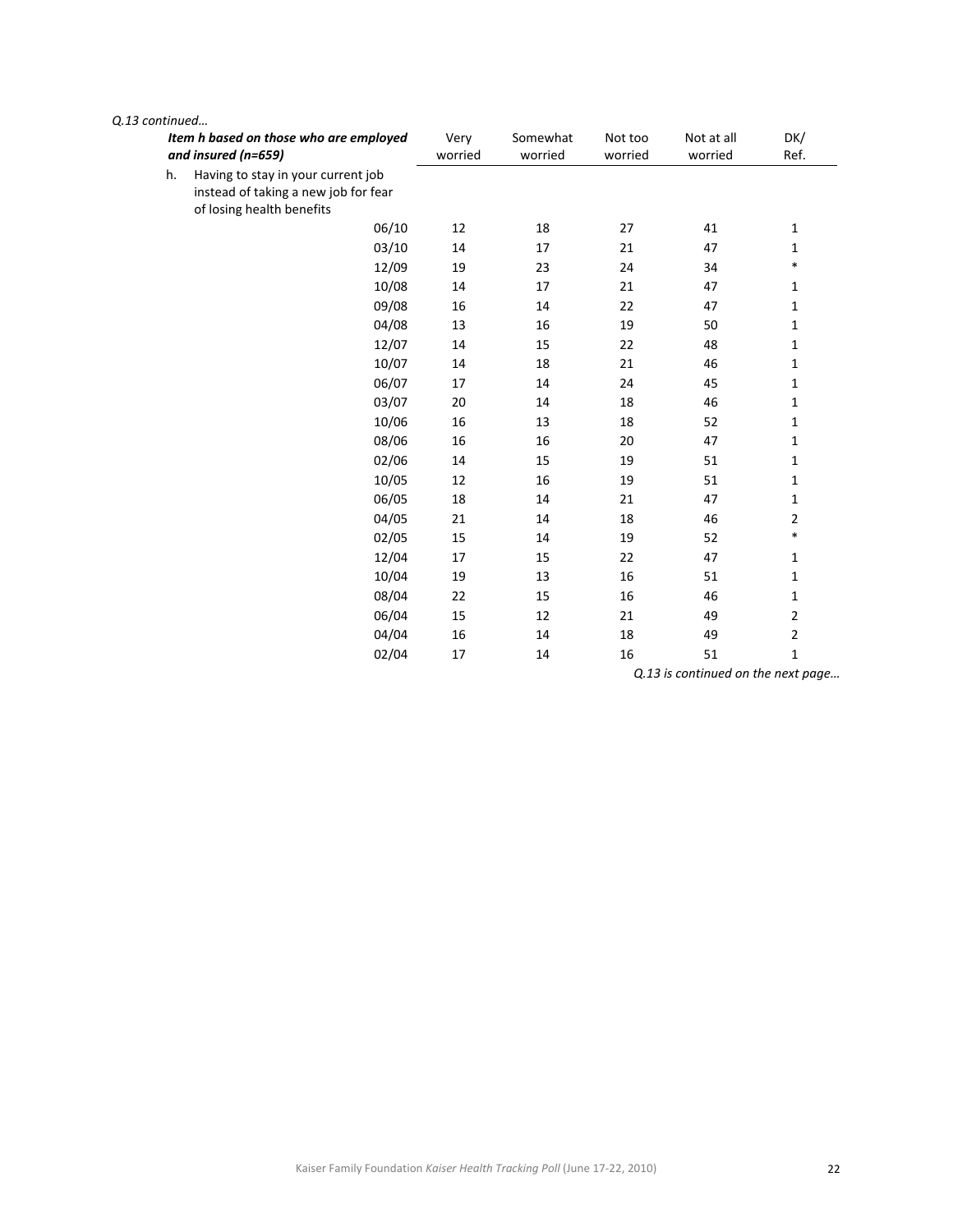| Item i based on those who are insured<br>$(n=1,045)$ | Very<br>worried | Somewhat<br>worried | Not too<br>worried | Not at all<br>worried | DK/<br>Ref.  |
|------------------------------------------------------|-----------------|---------------------|--------------------|-----------------------|--------------|
| Losing your health insurance coverage<br>i.          |                 |                     |                    |                       |              |
| 06/10                                                | 26              | 24                  | 26                 | 23                    | $\ast$       |
| 03/10                                                | 24              | 24                  | 18                 | 32                    | $\mathbf 1$  |
| 12/09                                                | 26              | 28                  | $20\,$             | 26                    | $\ast$       |
| 07/09                                                | 29              | 23                  | 24                 | 22                    | $\mathbf{1}$ |
| 04/09                                                | $30\,$          | 27                  | 22                 | 21                    | $\ast$       |
| 02/09                                                | 34              | 20                  | 22                 | 24                    | $\ast$       |
| 10/08                                                | 29              | 20                  | 19                 | 31                    | $\mathbf 1$  |
| 09/08                                                | 23              | 20                  | 22                 | 35                    | $\ast$       |
| 04/08                                                | $26\,$          | 19                  | 19                 | 35                    | $\mathbf 1$  |
| 12/07                                                | 29              | 22                  | 21                 | $27\,$                | $\mathbf 1$  |
| 10/07                                                | 29              | 21                  | 19                 | $30\,$                | $\mathbf 1$  |
| 06/07                                                | 34              | 20                  | 20                 | 25                    | $\mathbf 1$  |
| 03/07                                                | 29              | 19                  | 19                 | 32                    | $\mathbf 1$  |
| 10/06                                                | 32              | 18                  | 16                 | 33                    | $\mathbf 1$  |
| 08/06                                                | 30              | 20                  | 19                 | 31                    | $\ast$       |
| 02/06                                                | 26              | 19                  | 21                 | 34                    | $\ast$       |
| 10/05                                                | $27\,$          | 22                  | 19                 | 33                    | $\ast$       |
| 06/05                                                | $30\,$          | 19                  | 18                 | 33                    | $\ast$       |
| 03/05                                                | 35              | $17\,$              | 17                 | $30\,$                | $\mathbf 1$  |
| 02/05                                                | 26              | 22                  | 19                 | 32                    | $\ast$       |
| 12/04                                                | 34              | 20                  | 19                 | 27                    | $\ast$       |
| 10/04                                                | 29              | 20                  | 18                 | 33                    | $\ast$       |
| 08/04                                                | 34              | 17                  | 16                 | 32                    | $\ast$       |
| 06/04                                                | 29              | 19                  | 20                 | 32                    | $\ast$       |
| 04/04                                                | 33              | 19                  | $17\,$             | $30\,$                | $\mathbf 1$  |
| 02/04                                                | 32              | 19                  | 19                 | 29                    | $\ast$       |
| j.<br>Not having enough money for<br>retirement      |                 |                     |                    |                       |              |
| 06/10                                                | 36              | $30\,$              | 15                 | 17                    | $\mathbf 1$  |
| 03/10                                                | 39              | 29                  | 14                 | $17\,$                | $\mathbf 1$  |
| 12/09                                                | $37\,$          | 28                  | 17                 | $17\,$                | $\mathbf 1$  |
| 07/09                                                | 35              | 31                  | 17                 | $16\,$                | $\mathbf 1$  |
| 04/09                                                | 43              | 30                  | $14\,$             | 12                    | $\mathbf 1$  |
| Dealing with credit card debt<br>k.                  |                 |                     |                    |                       |              |
| 06/10                                                | 16              | 19                  | 22                 | 42                    | $\mathbf 1$  |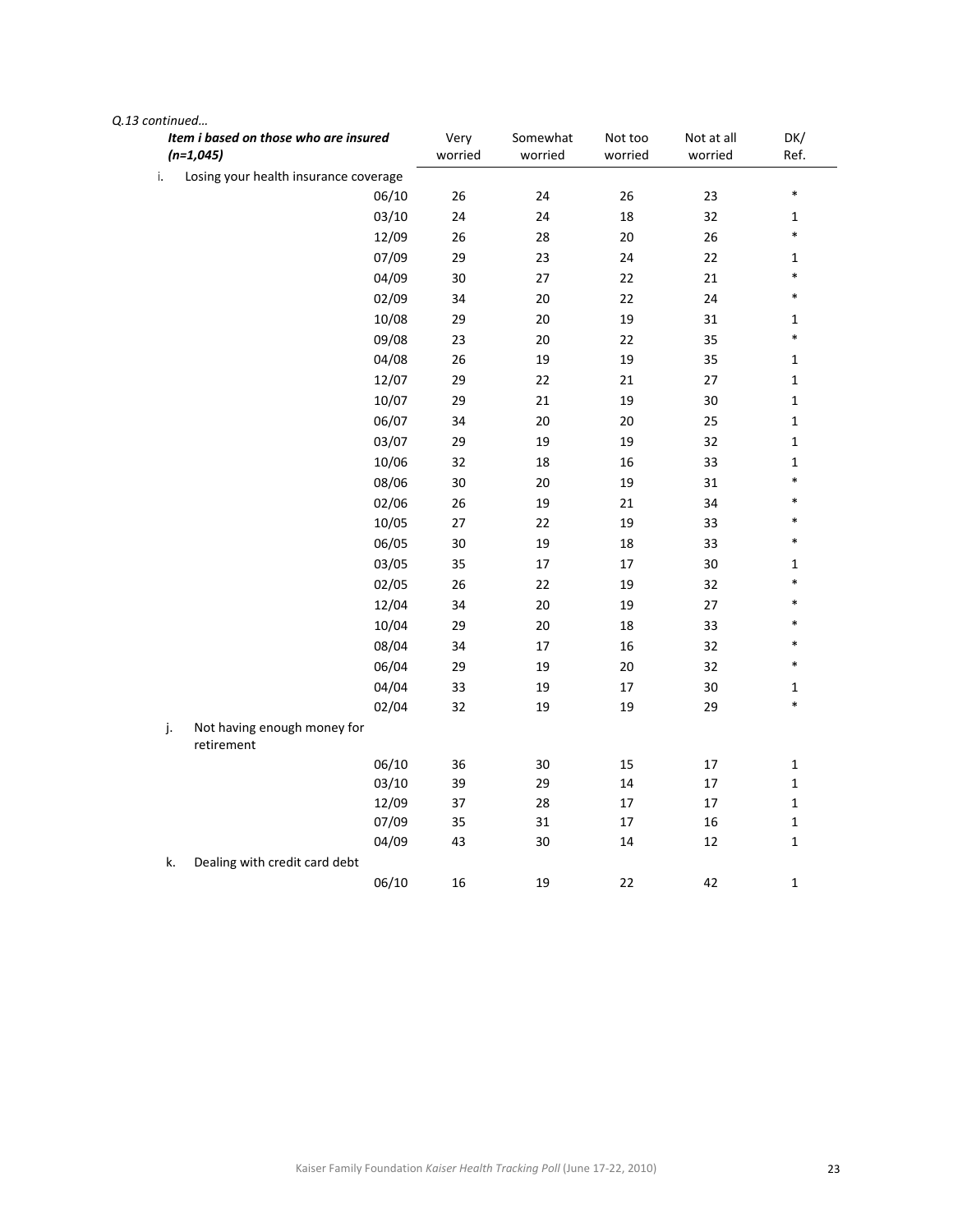14. In the past 12 months, did you or another family member in your household have any problems paying medical bills, or not?

|              | Yes | No | DK/Ref. |
|--------------|-----|----|---------|
| 06/10        | 21  | 78 | 1       |
| 03/10        | 30  | 69 | *       |
| 12/09        | 30  | 70 | 1       |
| 11/09        | 31  | 69 | $\ast$  |
| 09/09        | 33  | 67 | *       |
| 08/09        | 24  | 76 | *       |
| 07/09        | 21  | 79 | *       |
| 06/09        | 26  | 73 | 1       |
| 04/09        | 26  | 73 | 1       |
| 02/09        | 22  | 78 | 1       |
| 10/08        | 32  | 68 | 1       |
| 09/06        | 25  | 75 | *       |
| 04/05        | 23  | 77 |         |
| $04/03^{11}$ | 19  | 80 | *       |
| 03/02        | 21  | 79 |         |

15. In the past twelve months, have you or another family member in your household (INSERT; READ AND RANDOMIZE; ITEM "C" SHOULD ALWAYS FOLLOW ITEM "B") because of medical bills, or not?<sup>12</sup>

|    |                                                                        | Yes | No | DK/Ref.                  |  |
|----|------------------------------------------------------------------------|-----|----|--------------------------|--|
| a. | Used up all or most of your savings                                    |     |    |                          |  |
|    | 06/10 (n=222)                                                          | 51  | 49 | $\overline{\phantom{m}}$ |  |
|    | 12/09 (n=322)                                                          | 44  | 55 | 1                        |  |
|    | 08/09 (n=259)                                                          | 48  | 52 | 1                        |  |
|    | 02/09 (n=237)                                                          | 58  | 41 | 1                        |  |
| b. | Been unable to pay for basic necessities like food, heat or<br>housing |     |    |                          |  |
|    | 06/10                                                                  | 32  | 68 | $\ast$                   |  |
|    | 12/09                                                                  | 39  | 61 | --                       |  |
|    | 08/09                                                                  | 28  | 72 | --                       |  |
|    | 02/09                                                                  | 31  | 67 | 2                        |  |
| c. | Had difficulty paying other bills                                      |     |    |                          |  |
|    | 06/10                                                                  | 48  | 52 | --                       |  |
|    | 12/09                                                                  | 53  | 47 |                          |  |
|    | 08/09                                                                  | 52  | 47 | $\ast$                   |  |
|    | 02/09                                                                  | 63  | 37 | 1                        |  |
| d. | Borrowed money or gotten a loan or another mortgage<br>on your home    |     |    |                          |  |
|    | 06/10                                                                  | 24  | 76 | *                        |  |
|    | 12/09                                                                  | 27  | 72 | $\mathbf{1}$             |  |
|    | 08/09                                                                  | 24  | 76 | *                        |  |
|    | 02/09                                                                  | 18  | 81 | $\mathbf{1}$             |  |
|    |                                                                        |     |    | Q.15 is continued on the |  |

#### *Based on those who had problems paying medical bills in past 12 months*

l

 $next$  *page...* 

<sup>&</sup>lt;sup>11</sup> Slight variations in question wording. In 2003, sample included only adults ages 18-64.<br><sup>12</sup> Wording has been modified to include "or another family member in your household…"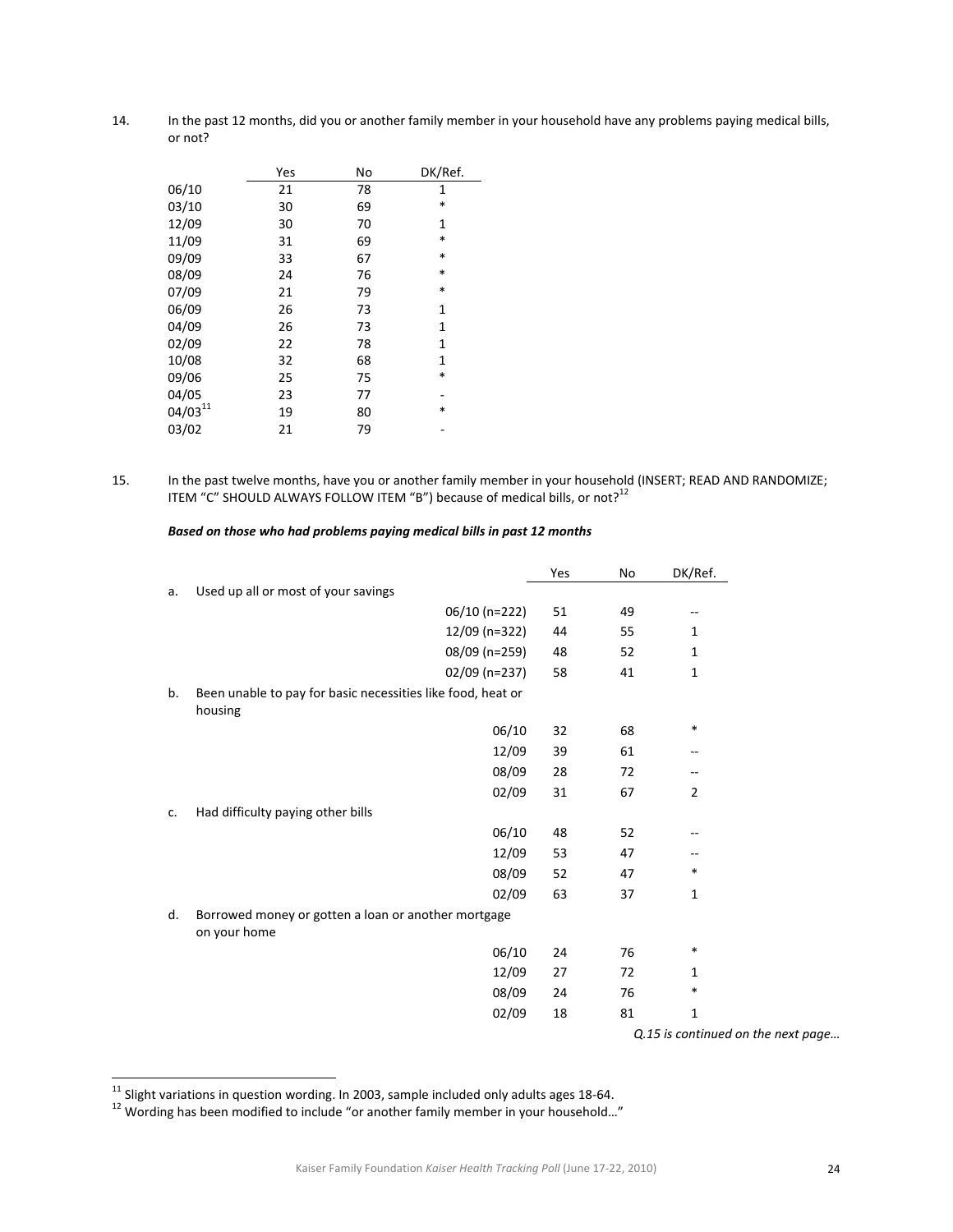#### *Q.15 continued...*

|    |                                       |       | Yes | No | DK/Ref. |
|----|---------------------------------------|-------|-----|----|---------|
| e. | Been contacted by a collection agency |       |     |    |         |
|    |                                       | 06/10 | 54  | 45 | 1       |
|    |                                       | 12/09 | 51  | 48 | $\ast$  |
|    |                                       | 08/09 | 45  | 55 | --      |
|    |                                       | 02/09 | 57  | 43 | 1       |
| f. | Declared bankruptcy                   |       |     |    |         |
|    |                                       | 06/10 | 9   | 91 | $\ast$  |
|    |                                       | 12/09 | 12  | 88 | --      |
|    |                                       | 08/09 | 9   | 91 | --      |
|    |                                       | 02/09 | 4   | 96 | --      |

#### **Q14/15 Summary table based on Total**

|                                                            | 06/10 | 12/09 | 08/09 | 02/09 |
|------------------------------------------------------------|-------|-------|-------|-------|
| Had problems paying medical bills in the past 12 months    | 21    | 30    | 24    | 22    |
| Been contacted by a collection agency because of           |       |       |       |       |
| medical bills                                              | 11    | 15    | 11    | 12    |
| Used up all or most savings because of medical bills       | 11    | 13    | 11    | 13    |
| Had difficulty paying other bills because of medical bills | 10    | 16    | 12    | 13    |
| Been unable to pay for basic necessities like food, heat,  |       |       |       |       |
| or housing because of medical bills                        | 7     | 12    |       |       |
| Borrowed money or gotten a loan or another mortgage        |       |       |       |       |
| because of medical bills                                   | 5     | 8     | 6     | 4     |
| Declared bankruptcy because of medical bills               |       | 4     | 2     |       |
| Have done any of the above                                 | 17    | 23    | 19    | 19    |
| No problems paying medical bills                           | 78    | 70    | 76    | 78    |
| Don't know/Refused                                         | 1     | 1     | *     | 1     |

16. In the past 12 months, have you or another family member living in your household… (READ AND RANDOMIZE) because of the COST, or not?

|    |                                                 | Yes | No | DK/Ref.                            |
|----|-------------------------------------------------|-----|----|------------------------------------|
| a. | Skipped a recommended medical test or treatment |     |    |                                    |
|    | 06/10                                           | 22  | 78 | $\ast$                             |
|    | 03/10                                           | 28  | 72 | *                                  |
|    | 12/09                                           | 23  | 76 | 1                                  |
|    | 11/09                                           | 22  | 78 | *                                  |
|    | 09/09                                           | 28  | 71 | 1                                  |
|    | 07/09                                           | 21  | 78 | *                                  |
|    | 06/09                                           | 27  | 73 | 1                                  |
|    | 04/09                                           | 27  | 73 | $\ast$                             |
|    | 02/09                                           | 23  | 77 | *                                  |
|    | 10/08                                           | 31  | 68 | *                                  |
|    | 04/08                                           | 23  | 76 | *                                  |
|    | 04/05                                           | 17  | 82 | *                                  |
|    | 01/00                                           | 15  | 85 |                                    |
|    |                                                 |     |    | Q.16 is continued on the next page |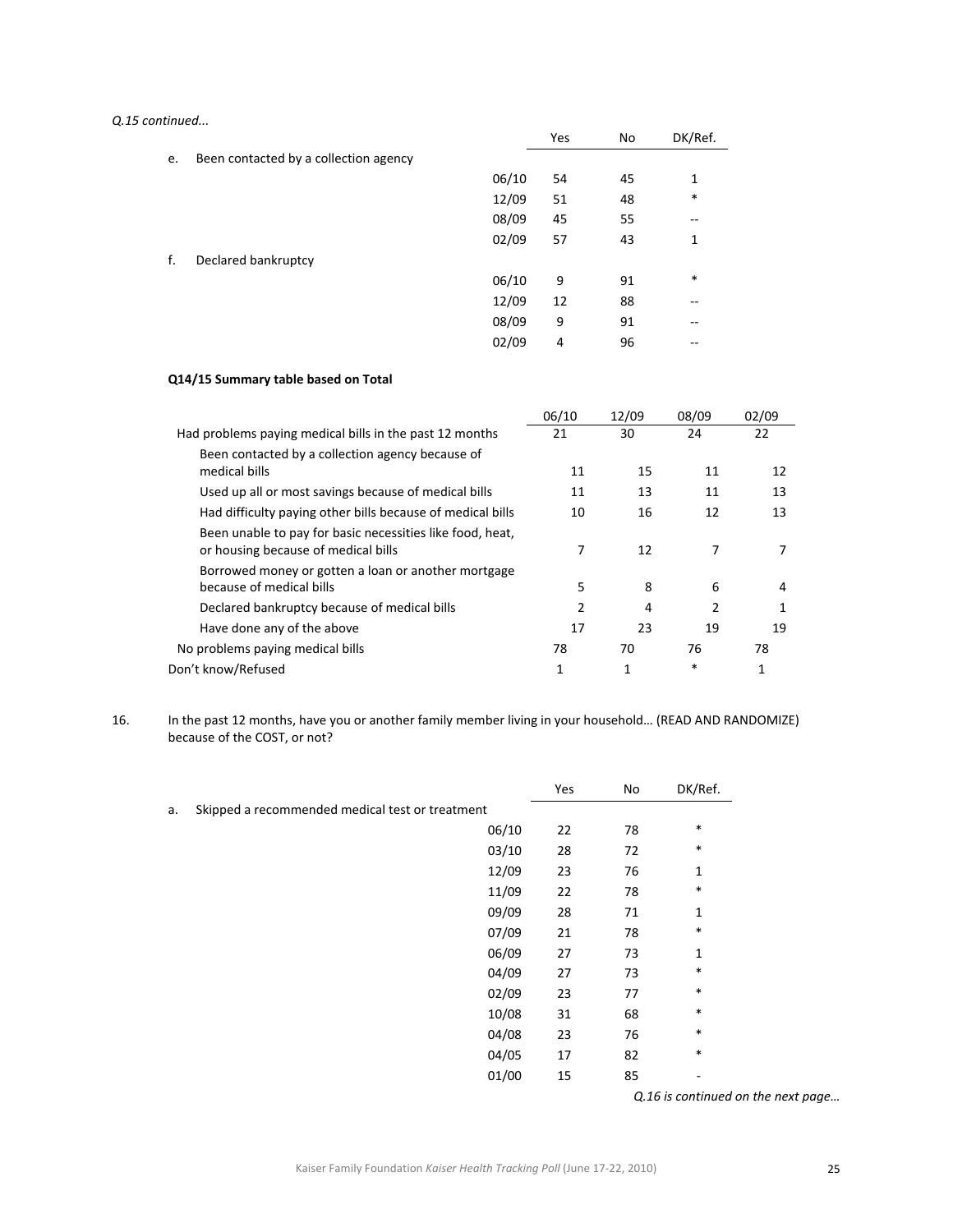|    |                                                |       | Yes    | No | DK/Ref.                  |
|----|------------------------------------------------|-------|--------|----|--------------------------|
| b. | Not filled a prescription for a medicine       |       |        |    |                          |
|    |                                                | 06/10 | $20\,$ | 79 | $\mathbf 1$              |
|    |                                                | 03/10 | 26     | 74 | *                        |
|    |                                                | 12/09 | 24     | 76 | *                        |
|    |                                                | 11/09 | 26     | 74 | *                        |
|    |                                                | 09/09 | 26     | 73 | $\ast$                   |
|    |                                                | 07/09 | $20\,$ | 80 | $\ast$                   |
|    |                                                | 06/09 | 26     | 74 | $\mathbf{1}$             |
|    |                                                | 04/09 | 29     | 71 | $\mathbf{1}$             |
|    |                                                | 02/09 | 21     | 78 | *                        |
|    |                                                | 10/08 | 27     | 72 | $\ast$                   |
|    |                                                | 04/08 | 22     | 78 | $\ast$                   |
|    |                                                | 04/05 | $20\,$ | 79 | *                        |
|    |                                                | 01/00 | 13     | 87 | *                        |
|    | Cut pills in half or skipped doses of medicine |       |        |    |                          |
|    |                                                | 06/10 | 16     | 84 | $\mathbf 1$              |
|    |                                                | 03/10 | 21     | 79 | $\overline{\phantom{0}}$ |
|    |                                                | 12/09 | 18     | 81 | $\mathbf{1}$             |
|    |                                                | 11/09 | 17     | 83 | *                        |
|    |                                                | 09/09 | 21     | 78 | $\mathbf{1}$             |
|    |                                                | 07/09 | 15     | 84 | *                        |
|    |                                                | 06/09 | 19     | 80 | $\mathbf{1}$             |
|    |                                                | 04/09 | 18     | 81 | $\mathbf 1$              |
|    |                                                | 02/09 | 15     | 85 | *                        |
|    |                                                | 10/08 | 22     | 78 | *                        |
|    |                                                | 04/08 | 18     | 81 | *                        |
|    |                                                | 04/05 | 16     | 84 | *                        |
| d. | Had problems getting mental health care        |       |        |    |                          |
|    |                                                | 06/10 | 9      | 90 | $\mathbf{1}$             |
|    |                                                | 03/10 | 10     | 89 | $\mathbf{1}$             |
|    |                                                | 12/09 | 10     | 89 | $\ast$                   |
|    |                                                | 11/09 | 6      | 92 | $\mathbf{1}$             |
|    |                                                | 09/09 | 9      | 90 | $\mathbf 1$              |
|    |                                                | 07/09 | 7      | 92 | $\mathbf 1$              |
|    |                                                | 06/09 | 8      | 91 | $\mathbf 1$              |
|    |                                                | 04/09 | 8      | 90 | $\overline{c}$           |
|    |                                                | 02/09 | 7      | 92 | $\ast$                   |
|    |                                                | 10/08 | 12     | 87 | $\mathbf 2$              |
|    |                                                | 04/08 | 8      | 90 | $\mathbf 2$              |
|    |                                                | 04/05 | 7      | 93 | $\mathbf 1$              |
|    |                                                | 01/00 | 4      | 96 | $\mathbf 1$              |
|    |                                                |       |        |    | ntinund                  |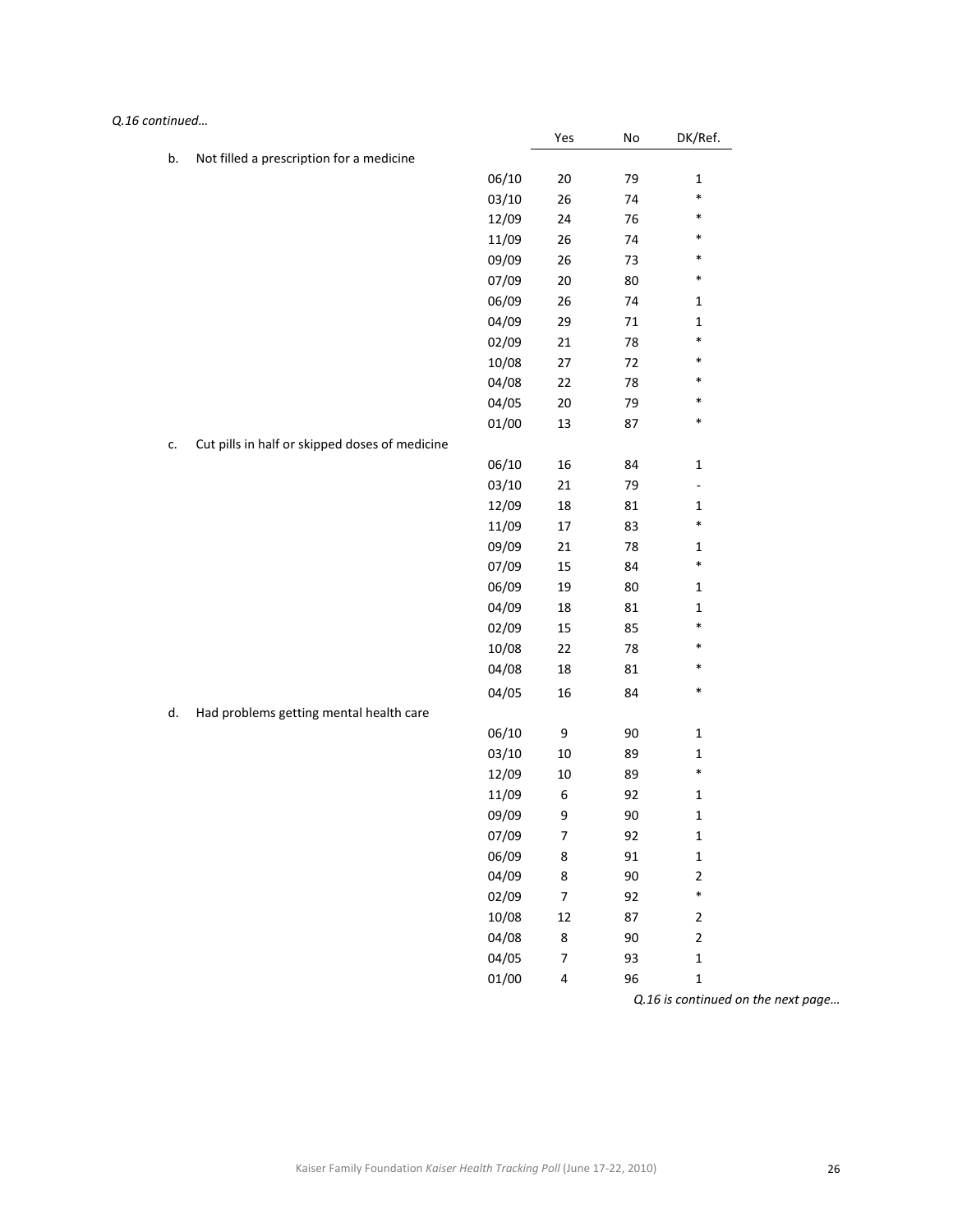| Q.16 continued |                                                                                       |     |        |              |
|----------------|---------------------------------------------------------------------------------------|-----|--------|--------------|
|                |                                                                                       | Yes | No     | DK/Ref.      |
| e.             | Put off or postponed getting health care you needed                                   |     |        |              |
|                | 06/10                                                                                 | 26  | 73     | $\mathbf 1$  |
|                | 03/10                                                                                 | 30  | 69     | $\mathbf 1$  |
|                | 12/09                                                                                 | 29  | 71     | $\ast$       |
|                | 11/09                                                                                 | 30  | 69     | 1            |
|                | 09/09                                                                                 | 33  | 67     | $\ast$       |
|                | 07/09                                                                                 | 27  | 72     | $\ast$       |
|                | 06/09                                                                                 | 31  | 68     | $\mathbf{1}$ |
|                | 04/09                                                                                 | 33  | 67     | $\ast$       |
|                | 02/09                                                                                 | 27  | 72     | $\mathbf 1$  |
|                | 10/08                                                                                 | 36  | 64     | $\ast$       |
|                | 04/08                                                                                 | 29  | $70\,$ | $\mathbf 1$  |
| f.             | Skipped dental care or checkups                                                       |     |        |              |
|                | 06/10                                                                                 | 31  | 69     | $\mathbf 1$  |
|                | 03/10                                                                                 | 35  | 64     | $\mathbf 1$  |
|                | 12/09                                                                                 | 31  | 69     | $\mathbf 1$  |
|                | 11/09                                                                                 | 34  | 65     | $\mathbf 1$  |
|                | 09/09                                                                                 | 35  | 65     | $\ast$       |
|                | 07/09                                                                                 | 29  | 71     | $\ast$       |
|                | 06/09                                                                                 | 35  | 64     | $\mathbf 1$  |
|                | 04/09                                                                                 | 36  | 64     | $\ast$       |
|                | 02/09                                                                                 | 34  | 66     | $\ast$       |
| g.             | Relied on home remedies or over the counter drugs<br>instead of going to see a doctor |     |        |              |
|                | 06/10                                                                                 | 28  | $71\,$ | $\mathbf 1$  |
|                | 03/10                                                                                 | 39  | 61     | $\mathbf 1$  |
|                | 12/09                                                                                 | 34  | 66     | $\ast$       |
|                | 11/09                                                                                 | 34  | 66     | $\mathbf{1}$ |
|                | 09/09                                                                                 | 44  | 56     | $\ast$       |
|                | 07/09                                                                                 | 33  | 67     | $\ast$       |
|                | 06/09                                                                                 | 37  | 63     | $\mathbf 1$  |
|                | 04/09                                                                                 | 42  | 57     | $\mathbf 1$  |
|                | 02/09                                                                                 | 35  | 65     | $\mathbf 1$  |
|                |                                                                                       |     |        |              |

# Q.16 Percent "Yes" to any

| 06/10 | 45 |
|-------|----|
| 03/10 | 57 |
| 12/09 | 49 |
| 11/09 | 53 |
| 09/09 | 56 |
| 07/09 | 49 |
| 06/09 | 55 |
| 04/09 | 59 |
| 02/09 | 53 |
|       |    |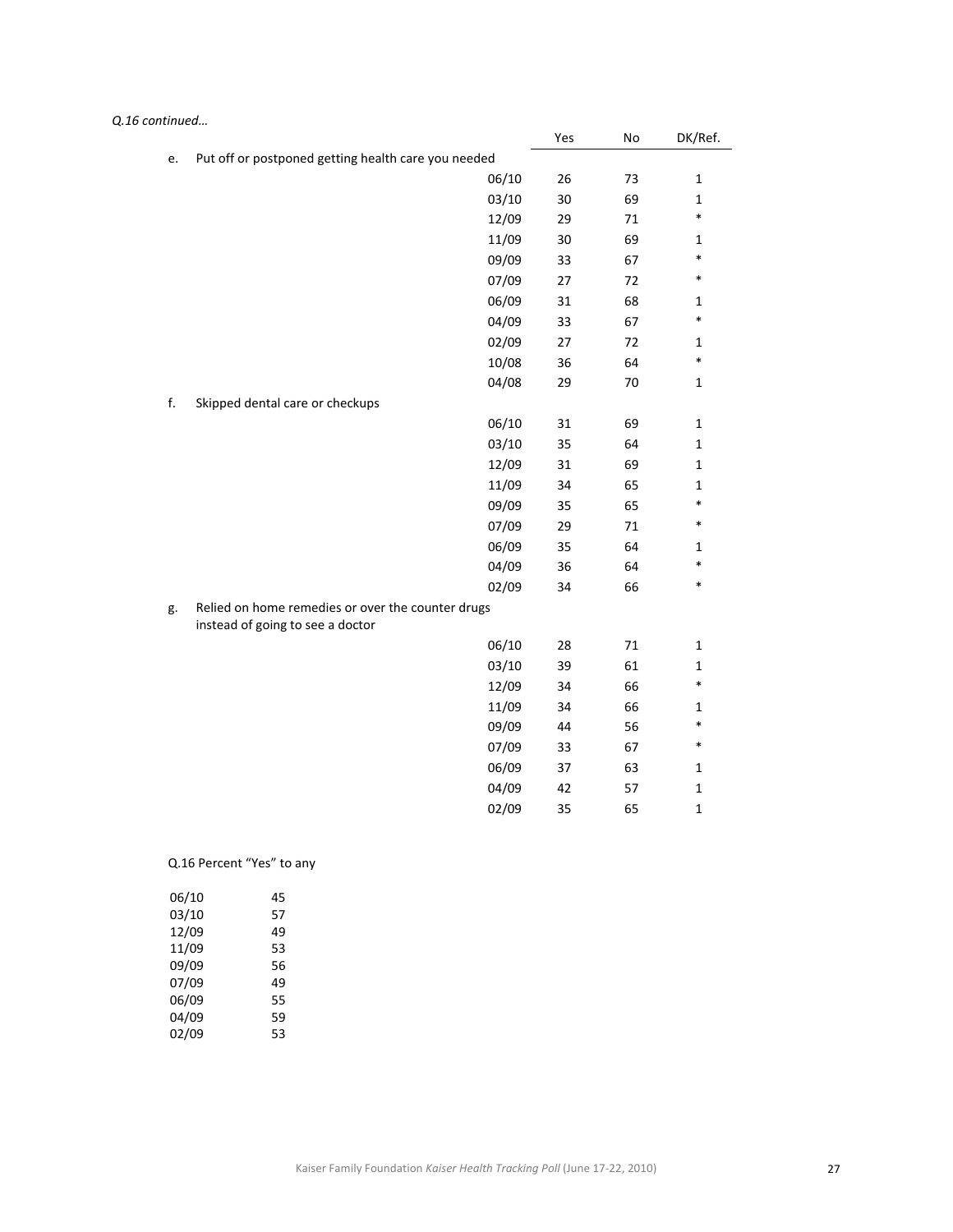Finally, I have just a few questions we will use to describe the people who took part in our survey…

| D1. | Record respondent's sex |    |
|-----|-------------------------|----|
|     | Male                    | 48 |
|     | Female                  | 52 |

D4. In general, would you say your health is excellent, very good, good, only fair, or poor?

| Excellent                        | 15 |
|----------------------------------|----|
| Very good                        | 39 |
| Good                             | 30 |
| Only fair                        | 12 |
| Poor                             | 4  |
| (DO NOT READ) Don't know/Refused |    |

D4a. Are you, yourself, now receiving regular medical treatment or making regular doctor visits for any chronic health problem‐‐such as asthma, high blood pressure or cancer?

| Yes                              | 30 |
|----------------------------------|----|
| No                               | 69 |
| (DO NOT READ) Don't know/Refused |    |

# D5. What is your age? [ENTER AGE]<br>D6. [ASK IF D5=REFUSED] Could you

[ASK IF D5=REFUSED] Could you please tell me if you are between the ages of (READ)

| 18-29                            | 17     |
|----------------------------------|--------|
| 30-49                            | 39     |
| 50-64                            | 25     |
| 65 and older                     | 18     |
| (DO NOT READ) Don't know/Refused | $\ast$ |

D7. Are you currently married, living with a partner, widowed, divorced, separated, or have you never been married?

| Married                          | 59 |
|----------------------------------|----|
| Living with a partner            | 10 |
| Widowed                          | 6  |
| Divorced                         |    |
| Separated                        | 3  |
| Never been married               | 15 |
| (DO NOT READ) Don't know/Refused |    |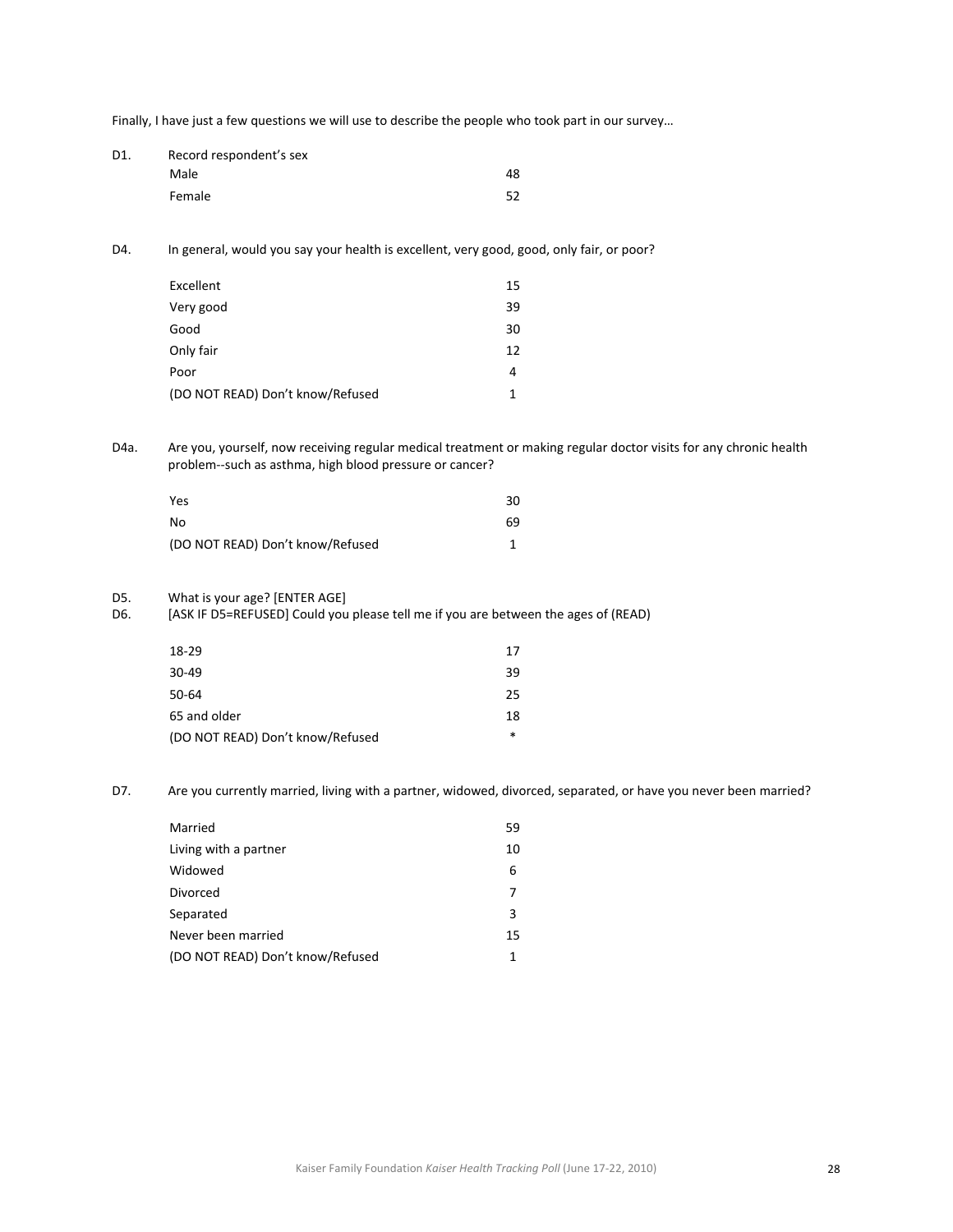D8. In politics today, do you consider yourself a [ROTATE: Republican, Democrat / Democrat, Republican], an Independent, or what?

| Republican                             | 25 |
|----------------------------------------|----|
| Democrat                               | 35 |
| Independent                            | 31 |
| Or what (Other and None included here) | 5. |
| (DO NOT READ) Don't know/Refused       |    |

D9. Would you say your views in most political matters are liberal, moderate or conservative?

| Liberal                          | 24 |
|----------------------------------|----|
| Moderate                         | 36 |
| Conservative                     | 36 |
| (DO NOT READ) Don't know/Refused |    |

D10. Some people are registered to vote and others are not. Are you currently registered to vote at your present address?

| Yes                              | 86 |
|----------------------------------|----|
| Nο                               | 13 |
| (DO NOT READ) Don't know/Refused |    |

D10b. How often would you say you vote in mid-term elections, when there is an election for Congress but not for president... always, nearly always, part of the time, or seldom?

| Based on those who are registered to vote (n=1,066) |               |
|-----------------------------------------------------|---------------|
| Always                                              | 50            |
| Nearly always                                       | 24            |
| Part of the time                                    | 15            |
| Seldom                                              | 8             |
| Never vote (VOL.)                                   | $\mathcal{P}$ |
| Other (VOL.)                                        | $\ast$        |
| (DO NOT READ) Don't know/Refused                    | $\ast$        |

#### D10/D10b Summary table based on Total

| Yes, registered to vote                     | 86 |
|---------------------------------------------|----|
| Always vote in mid-term elections           | 43 |
| Nearly always vote in mid-term elections    | 21 |
| Vote part of the time in mid-term elections | 13 |
| Seldom vote in mid-term elections           | 7  |
| Never vote/Other/Don't know/Refused (VOL.)  | 2  |
| No, not registered to vote                  | 13 |
| Don't know/Refused                          | 1  |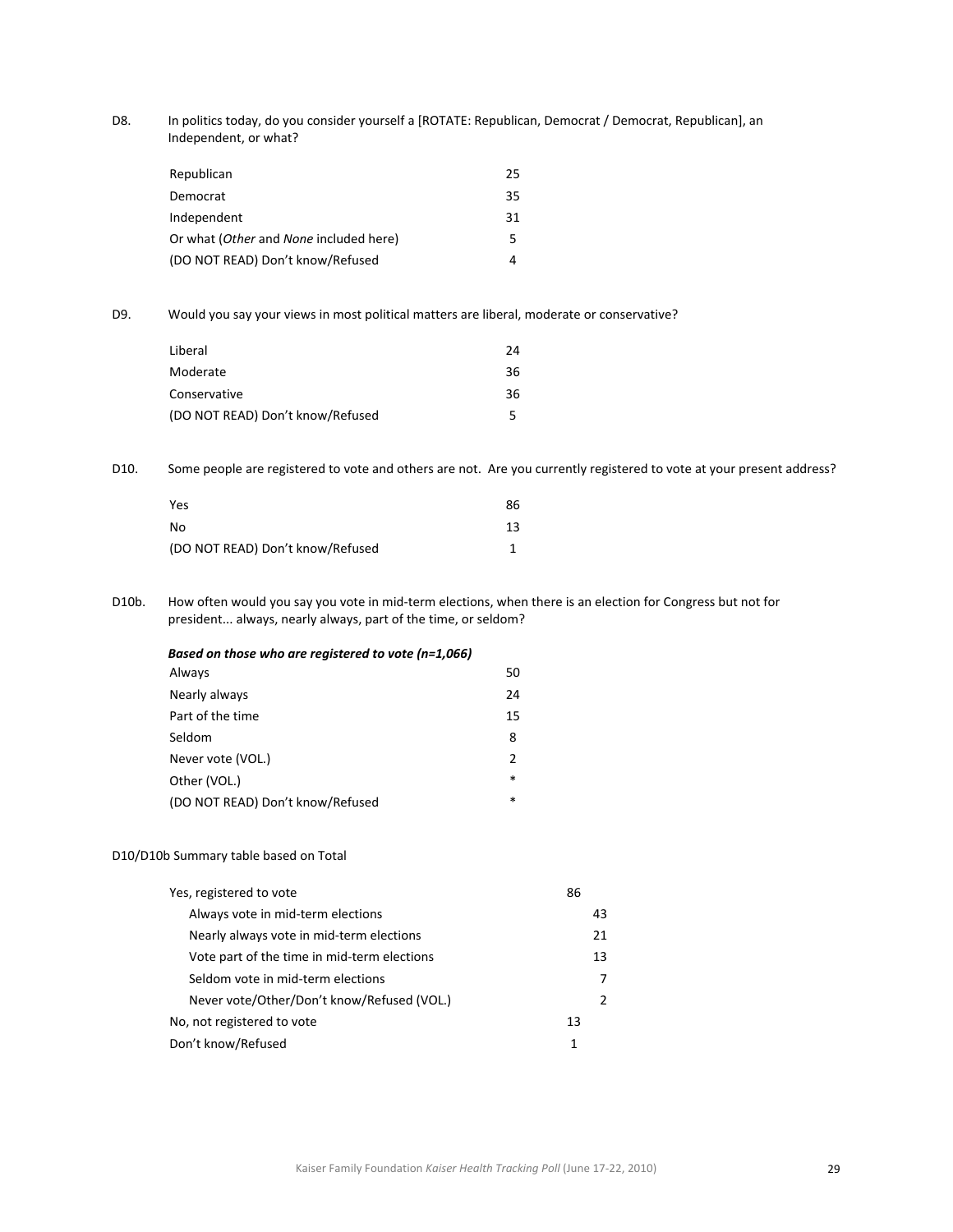D11. What is the LAST grade or class that you COMPLETED in school? (DO NOT READ)

| None, or grade 1-8                                                    | 2  |
|-----------------------------------------------------------------------|----|
| High school incomplete (grades 9-11)                                  | 8  |
| High school graduate (grade 12 or GED certificate)                    | 31 |
| Technical, trade or vocational school AFTER high school               | 4  |
| Some college, no four-year degree (includes associate degree)         | 25 |
| College graduate (B.S., B.A., or other four-year degree)              | 18 |
| Post-graduate or professional schooling after college (e.g., toward a |    |
| Master's degree or Ph.D; law or medical school)                       | 11 |
| (DO NOT READ) Don't know/Refused                                      | 1  |

D12. Are you, yourself, of Hispanic or Latino background, such as Mexican, Puerto Rican, Cuban, or some other Spanish background?

D13. What is your race? Are you white, black, Asian or some other race? (IF RESPONDENT SAYS HISPANIC ASK: Do you consider yourself a white Hispanic or a black Hispanic?)

| White, non-Hispanic       | 70 |
|---------------------------|----|
| Total non-White           | 28 |
| Black or African-American | 11 |
| Hispanic                  | 12 |
| Asian                     | 3  |
| Other mixed race          |    |
| Undesignated              |    |

D14. Last year -- that is, in 2009 -- what was your total family income from all sources, before taxes? Just stop me when I get to the right category. (READ)

| Less than \$20,000               | 15 |
|----------------------------------|----|
| \$20,000 to less than \$30,000   | 13 |
| \$30,000 to less than \$40,000   | 12 |
| \$40,000 to less than \$50,000   | 10 |
| \$50,000 to less than \$75,000   | 16 |
| \$75,000 to less than \$90,000   | 8  |
| \$90,000 to less than \$100,000  | 4  |
| \$100,000 or more                | 10 |
| (DO NOT READ) Don't know/Refused | 11 |

END OF INTERVIEW: That's all the questions I have. Thanks for your time.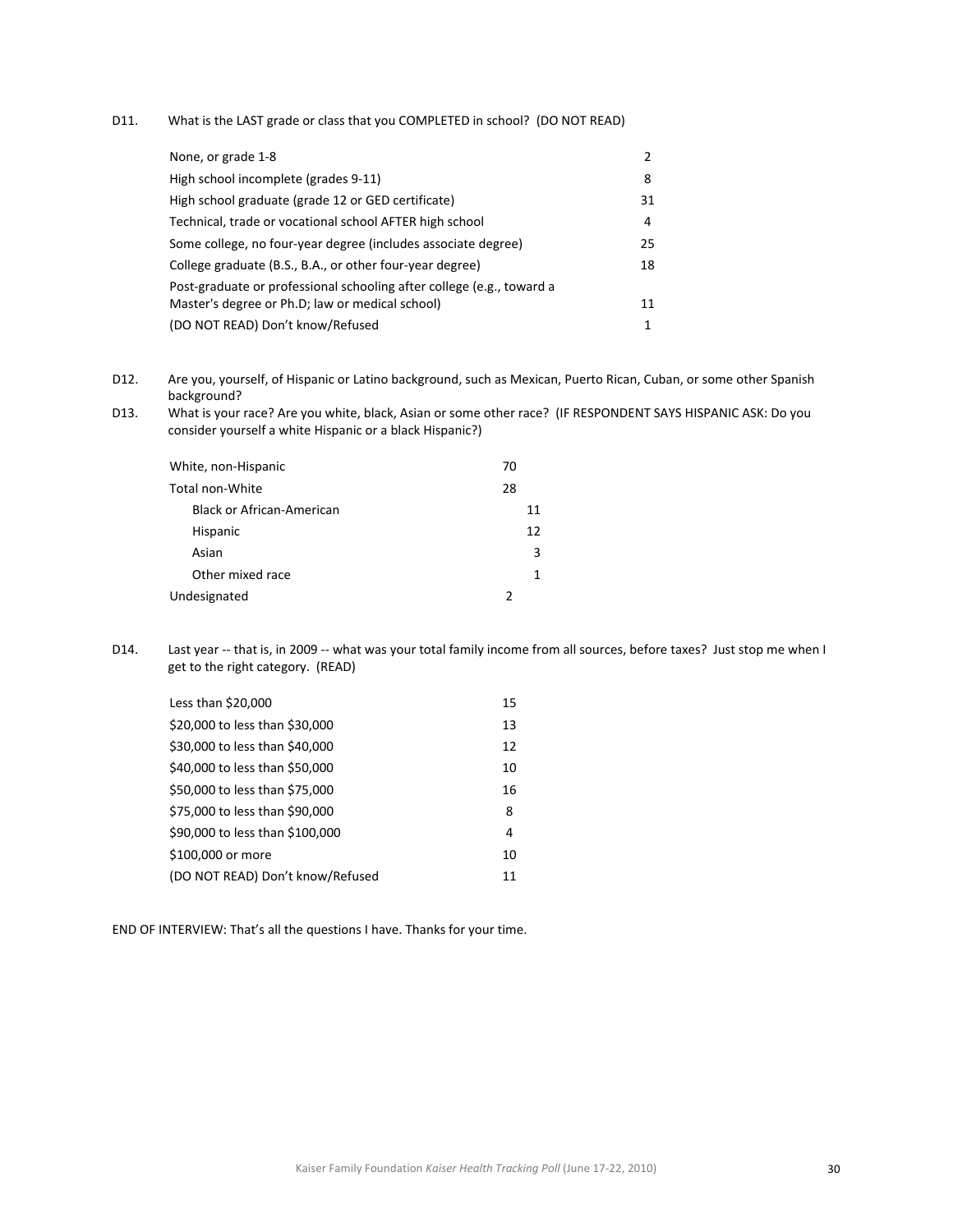Trend Information:

05/10: Kaiser Family Foundation *Kaiser Health Tracking Poll* (May 11‐16, 2010) 04/10: Kaiser Family Foundation *Kaiser Health Tracking Poll* (April 9‐14, 2010) 03/10: Kaiser Family Foundation *Kaiser Health Tracking Poll* (March 10‐15, 2010) 02/10: Kaiser Family Foundation *Kaiser Health Tracking Poll* (February 11‐15, 2010) 01/10: Kaiser Family Foundation *Kaiser Health Tracking Poll* (January 7‐12, 2010) 12/09: Kaiser Family Foundation *Kaiser Health Tracking Poll* (December 7‐13, 2009) 11/09: Kaiser Family Foundation *Kaiser Health Tracking Poll* (November 5‐12, 2009) 10/09: Kaiser Family Foundation *Kaiser Health Tracking Poll* (October 8‐15, 2009) 09/09: Kaiser Family Foundation *Kaiser Health Tracking Poll* (September 11‐18, 2009) 08/09: Kaiser Family Foundation *Kaiser Health Tracking Poll* (August 4‐11, 2009) 07/09: Kaiser Family Foundation *Kaiser Health Tracking Poll* (July 7‐14, 2009) 06/09: Kaiser Family Foundation *Kaiser Health Tracking Poll* (June 1‐8, 2009) 04/09: Kaiser Family Foundation *Kaiser Health Tracking Poll* (April 2‐8, 2009) 02/09: Kaiser Family Foundation *Kaiser Health Tracking Poll* (February 3‐12, 2009) 10/08: Kaiser Family Foundation *Kaiser Health Tracking Poll: Election 2008* (October 8‐13, 2008) 09/08: Kaiser Family Foundation *Kaiser Health Tracking Poll: Election 2008* (September 8‐13, 2008) 04/08: Kaiser Family Foundation *Kaiser Health Tracking Poll: Election 2008* (April 3‐13, 2008) 02/08: Kaiser Family Foundation *Kaiser Health Tracking Poll: Election 2008* (February 7‐16, 2008) 12/07: Kaiser Family Foundation *Kaiser Health Tracking Poll: Election 2008* (November 28‐ December 9, 2007) 10/07: Kaiser Family Foundation *Kaiser Health Tracking Poll: Election 2008* (October 1‐10, 2007) 06/07: Kaiser Family Foundation *Kaiser Health Tracking Poll: Election 2008* (May 31‐June 5, 2007) 03/07: Kaiser Family Foundation *Kaiser Health Tracking Poll: Election 2008* (March 8‐13, 2007) 10/06: Kaiser Family Foundation *Kaiser Health Poll Report* (October 5‐10, 2006) 09/06: ABC News/Kaiser Family Foundation/USA Today *Health Care in America 2006 Survey* (September 7‐12, 2006) 08/06: Kaiser Family Foundation *Kaiser Health Poll Report* (August 3‐8, 2006) 02/06: Kaiser Family Foundation *Kaiser Health Poll Report* (February 2‐7, 2006) 10/05: Kaiser Family Foundation *Kaiser Health Poll Report* (October 4‐9, 2005) 06/05: Kaiser Family Foundation *Kaiser Health Poll Report* (June 2‐5, 2005) 04/05: *USA Today*/Kaiser Family Foundation/Harvard University *Health Care Costs Survey* (April 25‐June 9, 2005) 03/05: Kaiser Family Foundation *Kaiser Health Poll Report* (March 31‐April 3, 2005) 02/05: Kaiser Family Foundation *Kaiser Health Poll Report* (February 3‐6, 2005) 12/04: Kaiser Family Foundation *Kaiser Health Poll Report* (December 2‐5, 2004) 10/04: Kaiser Family Foundation *Kaiser Health Poll Report* (October 14‐17, 2004) 08/04: Kaiser Family Foundation *Kaiser Health Poll Report* (August 5‐8, 2004) 06/04: Kaiser Family Foundation *Kaiser Health Poll Report* (June 4‐8, 2004) 04/04: Kaiser Family Foundation *Kaiser Health Poll Report* (April 1‐5, 2004) 02/04: Kaiser Family Foundation *Kaiser Health Poll Report* (February 5‐8, 2004) 04/03: Kaiser Family Foundation *Health Insurance Survey* (April 30‐July 20, 2003) 03/02: National Public Radio/Kaiser Family Foundation/Harvard University's Kennedy School of Government *National Survey on Health Care* (March 28‐May 1, 2002) 01/00: *The NewsHour with Jim Lehrer*/Kaiser Family Foundation *National Survey of the Uninsured* (January 10‐February 9, 2000)